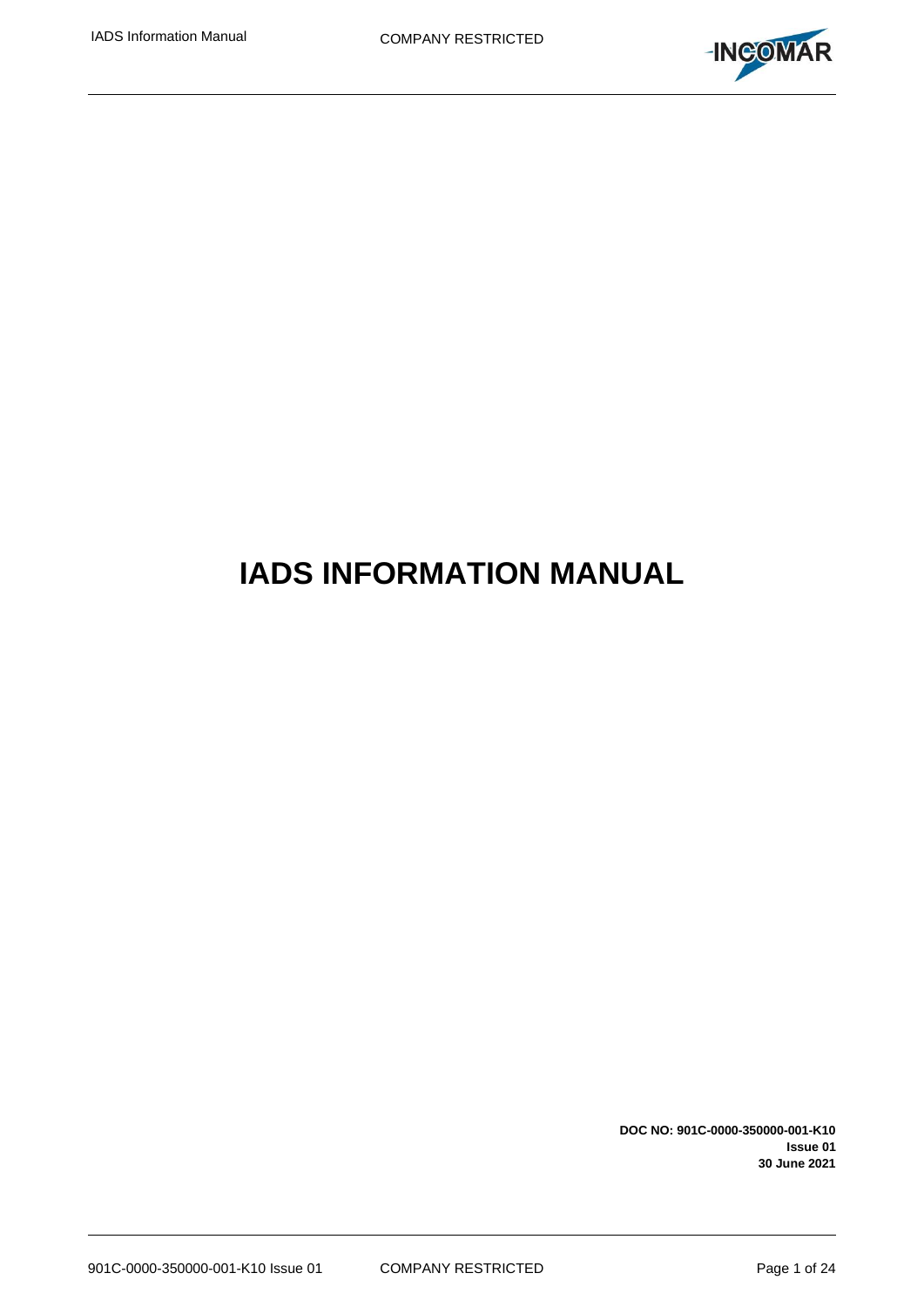

## **DOCUMENT INFORMATION**

| Document Title:  | <b>IADS Information Manual</b> |           |
|------------------|--------------------------------|-----------|
| Document Number: | 901C-0000-350000-001-K10       | Issue: 01 |
| Change Number:   | Initial Release                |           |
| Classification:  | <b>COMPANY RESTRICTED</b>      |           |
| Effective Date:  | 30 June 2021                   |           |

## **APPROVAL**

| <b>AUTHOR:</b>      | E Subben<br>glober<br>2021.07.13 12:31:31<br>$+02'00'$<br>E Subben: Head of Corporate Governance |
|---------------------|--------------------------------------------------------------------------------------------------|
| <b>APPROVED BY:</b> | Johannes Joubert<br>2021.07.13<br>12:08:23 +02'00'<br>J Joubert: CEO                             |

This document contains proprietary information of the Incomar Group. No information or reproduction in whole or in part may be divulged to any third party without written permission from the Incomar Group.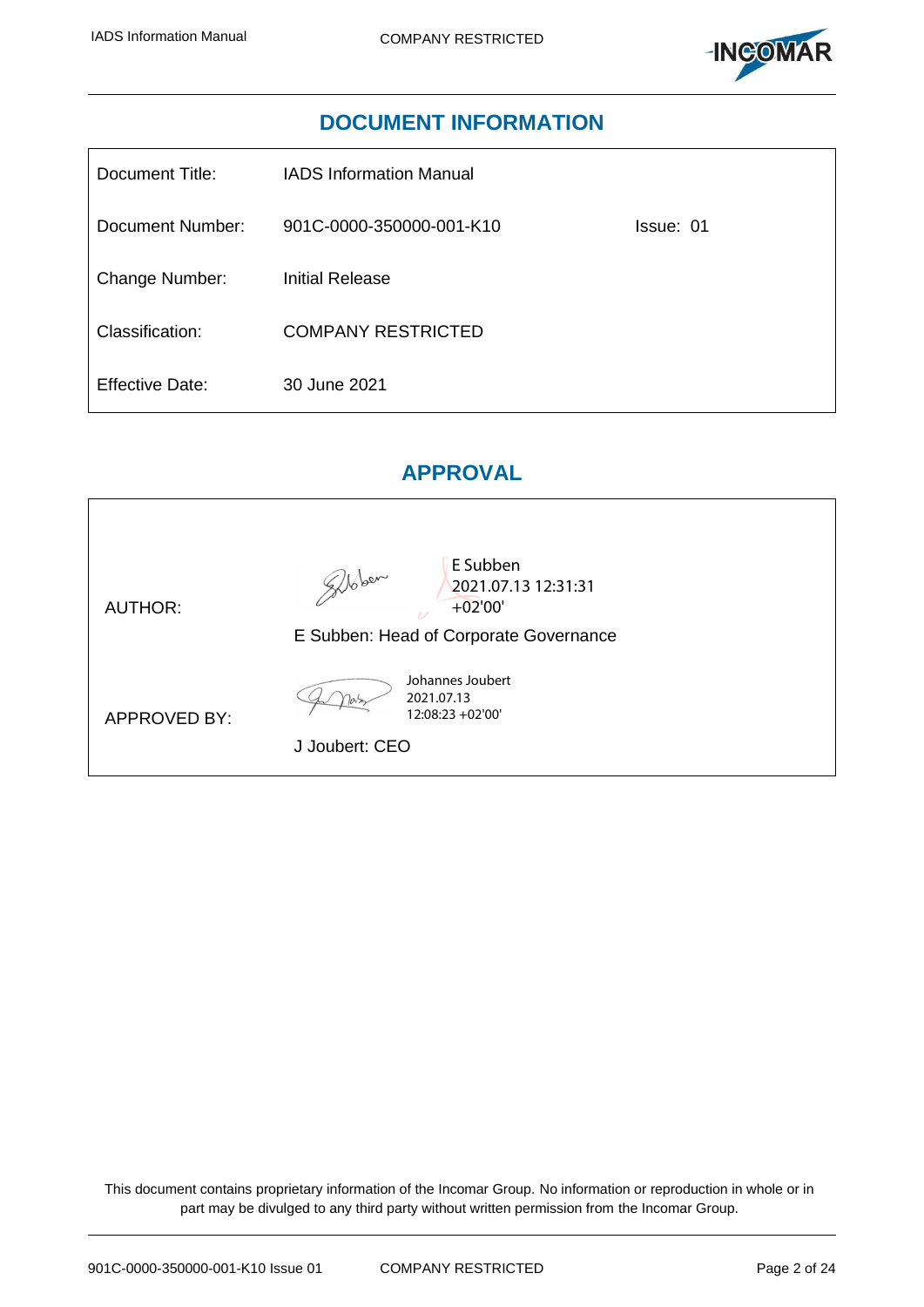

## **DISTRIBUTION**

## **Internal Distribution**

All employees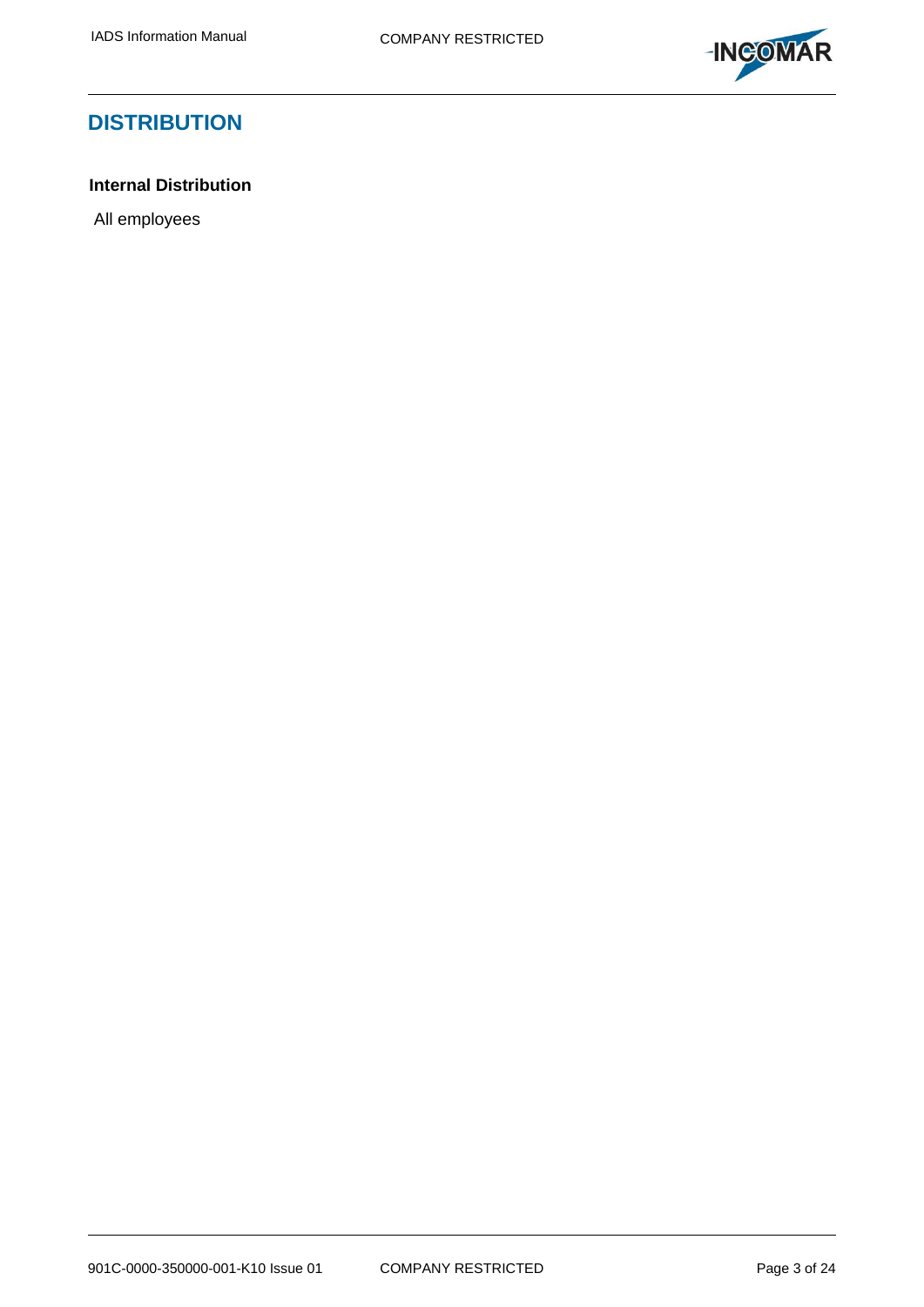

## **TABLE OF CONTENTS**

| $\mathbf{1}$   |  |
|----------------|--|
| 1.1            |  |
| 1.2            |  |
| 1.3            |  |
| 2              |  |
| 2.1            |  |
| 3              |  |
| 3.1            |  |
| $\overline{4}$ |  |
| 4.1            |  |
| 4.2            |  |
| 4.3            |  |
| 5              |  |
| 5.1            |  |
| 6              |  |
| 6.1            |  |
| 6.2            |  |
| $\overline{7}$ |  |
| 7.1            |  |
| 7.2            |  |
| 7.3            |  |
| 7.4            |  |
| 8              |  |
| 8.1            |  |
| 8.2            |  |
| 8.3            |  |
| 8.4            |  |
| 8.5            |  |
| 8.6            |  |
| 8.7            |  |
| 8.8            |  |
| 8.9            |  |
| 8.10           |  |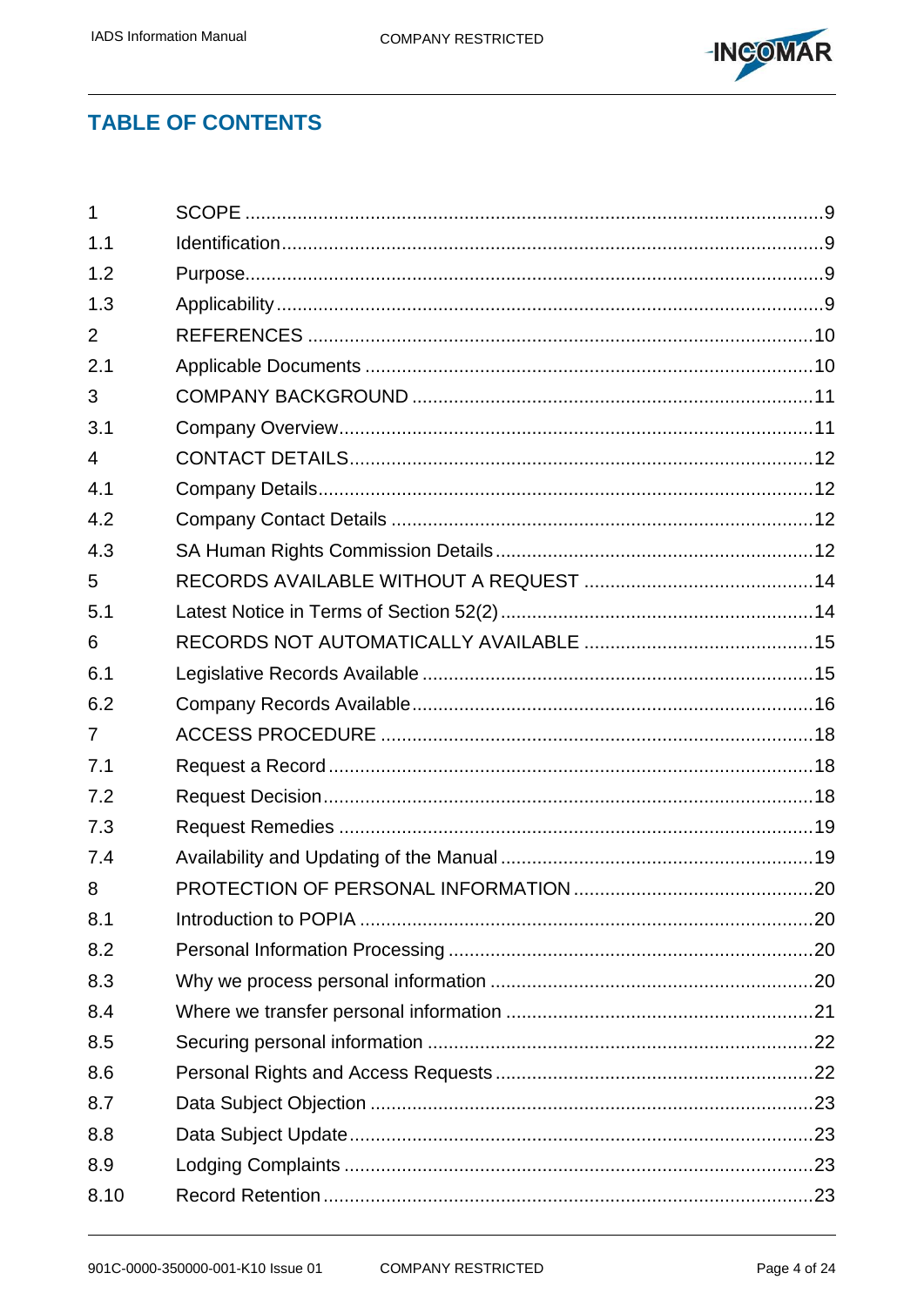

| 8.11 |  |  |
|------|--|--|
|------|--|--|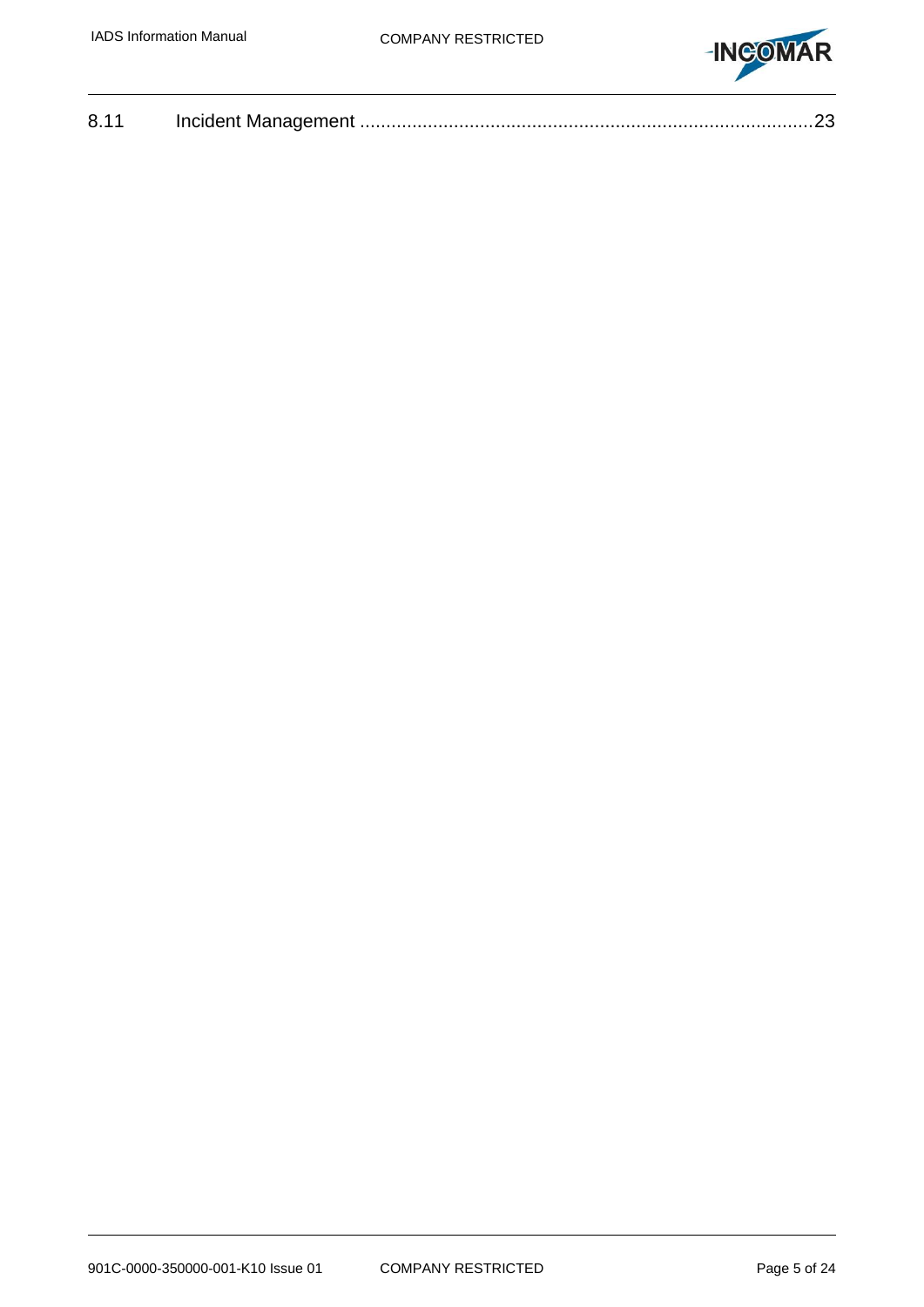

## **CHANGE CONTROL RECORD**

The following table defines the document change detail, as well as reference to the change control documentation.

| <b>ISSUE</b> | <b>CHANGE DESCRIPTION</b> | <b>EFFECTIVE DATE</b> | <b>CHANGE NUMBER</b> |
|--------------|---------------------------|-----------------------|----------------------|
| 01           | <b>Initial Release</b>    | 2021-06-30            | N/A                  |
|              |                           |                       |                      |
|              |                           |                       |                      |
|              |                           |                       |                      |
|              |                           |                       |                      |
|              |                           |                       |                      |
|              |                           |                       |                      |
|              |                           |                       |                      |
|              |                           |                       |                      |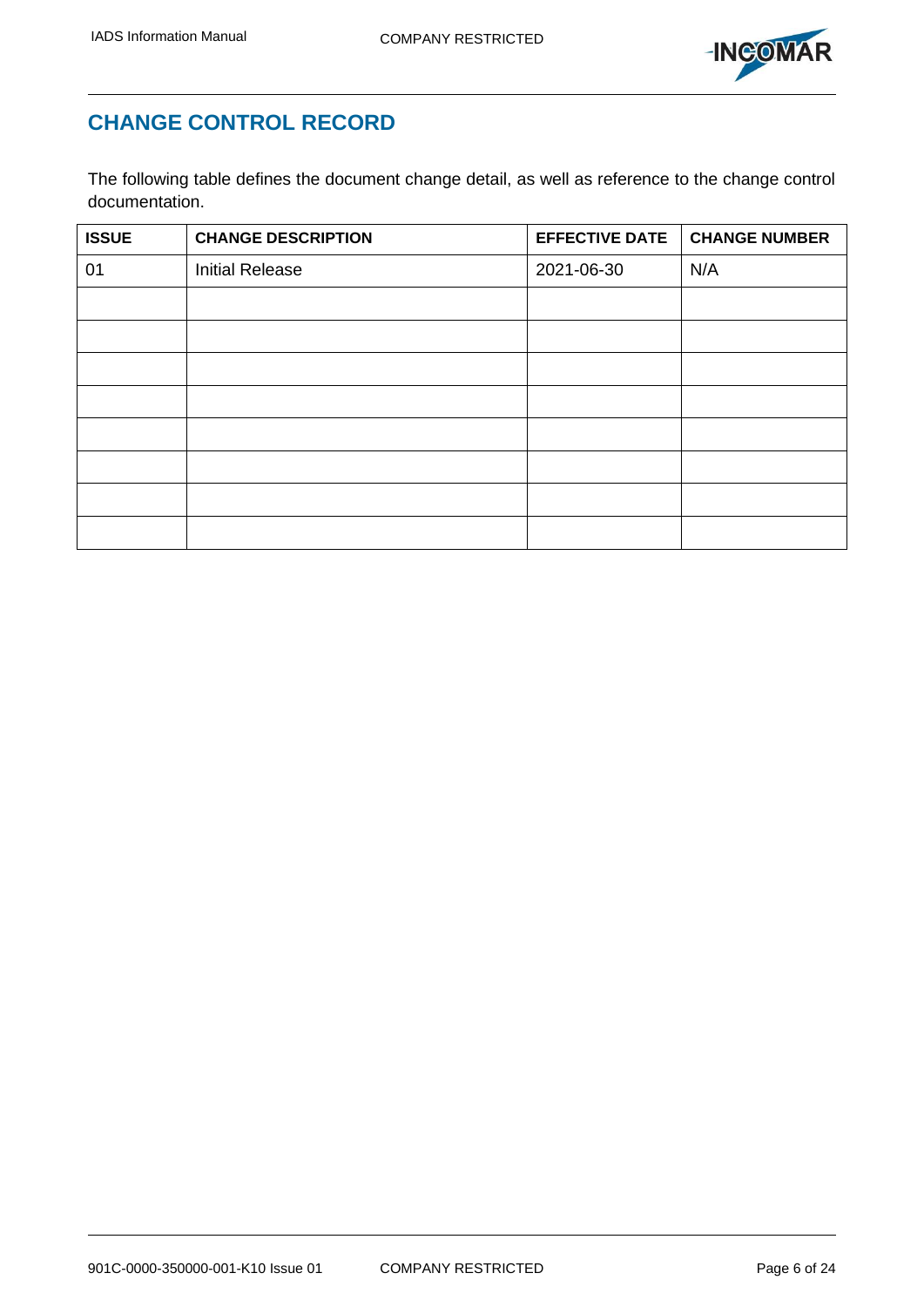

## **ABBREVIATIONS**

| <b>BBBEE</b> | <b>Broad Based Black Economic Empowerment</b> |
|--------------|-----------------------------------------------|
| CEO          | <b>Chief Executive Officer</b>                |
| <b>CIPC</b>  | Company and Intellectual Property Commission  |
| <b>FTE</b>   | <b>Flight Test Engineer</b>                   |
| FTI          | <b>Flight Test Instrumentation</b>            |
| <b>IADS</b>  | Incomar Aerospace and Defence Systems         |
| IT           | Information Technology                        |
| <b>PAIA</b>  | Promotion of Access to Information            |
| <b>POPI</b>  | Protection of Personal Information            |
| <b>POPIA</b> | Protection of Personal Information Act        |
| <b>SAHRC</b> | South African Human Rights Commission         |
| VAT          | Value Added Tax                               |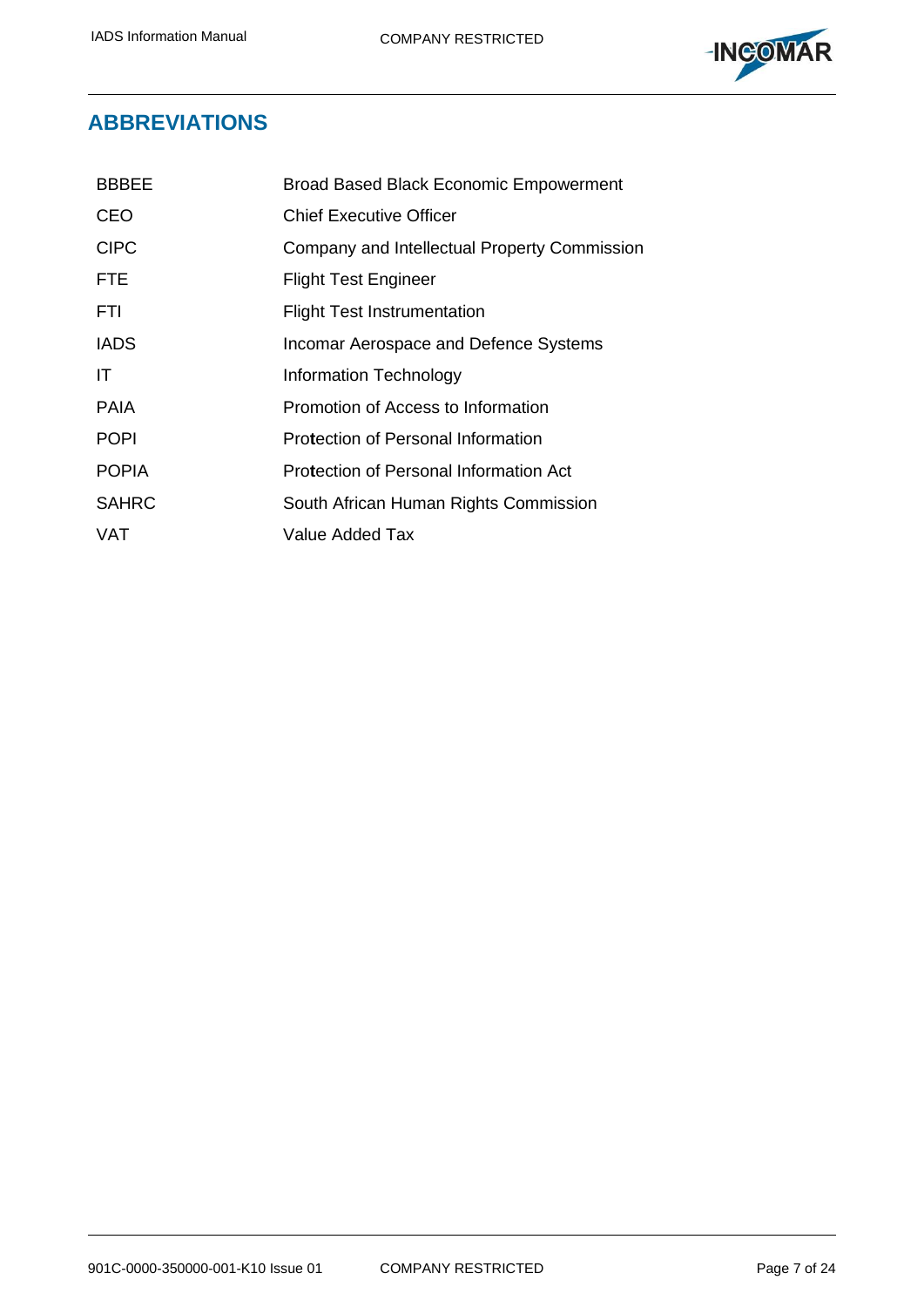

## **DEFINITIONS AND TERMINOLOGY**

| Act                        | Promotion of Access to Information Act, Act 2 of 2000, as<br>amended by the Protection of Personal Information Act (POPIA)<br>as well as section 18 of POPIA.                                                                                                                               |
|----------------------------|---------------------------------------------------------------------------------------------------------------------------------------------------------------------------------------------------------------------------------------------------------------------------------------------|
| <b>Information Officer</b> | The person acting on behalf of Incomar and discharging the<br>duties and responsibilities assigned to the head of the Company<br>by the Act. The Information Officer is duly authorised to act as<br>such and such authorisation has been confirmed by the "head" of<br>Incomar in writing. |
| <b>Manual</b>              | This manual published in compliance with Section 51 of the Act.                                                                                                                                                                                                                             |
| <b>Record</b>              | Any recorded information, regardless of form or medium, which is<br>in the possession or under the control of Incomar, irrespective of<br>whether or not it was created by Incomar.                                                                                                         |
| <b>Request</b>             | A request for access to a record of Incomar.                                                                                                                                                                                                                                                |
| <b>Requestor</b>           | Any person, excluding a public body or an official thereof, making<br>a request for access to a record of Incomar and includes any<br>person acting on behalf of that person.                                                                                                               |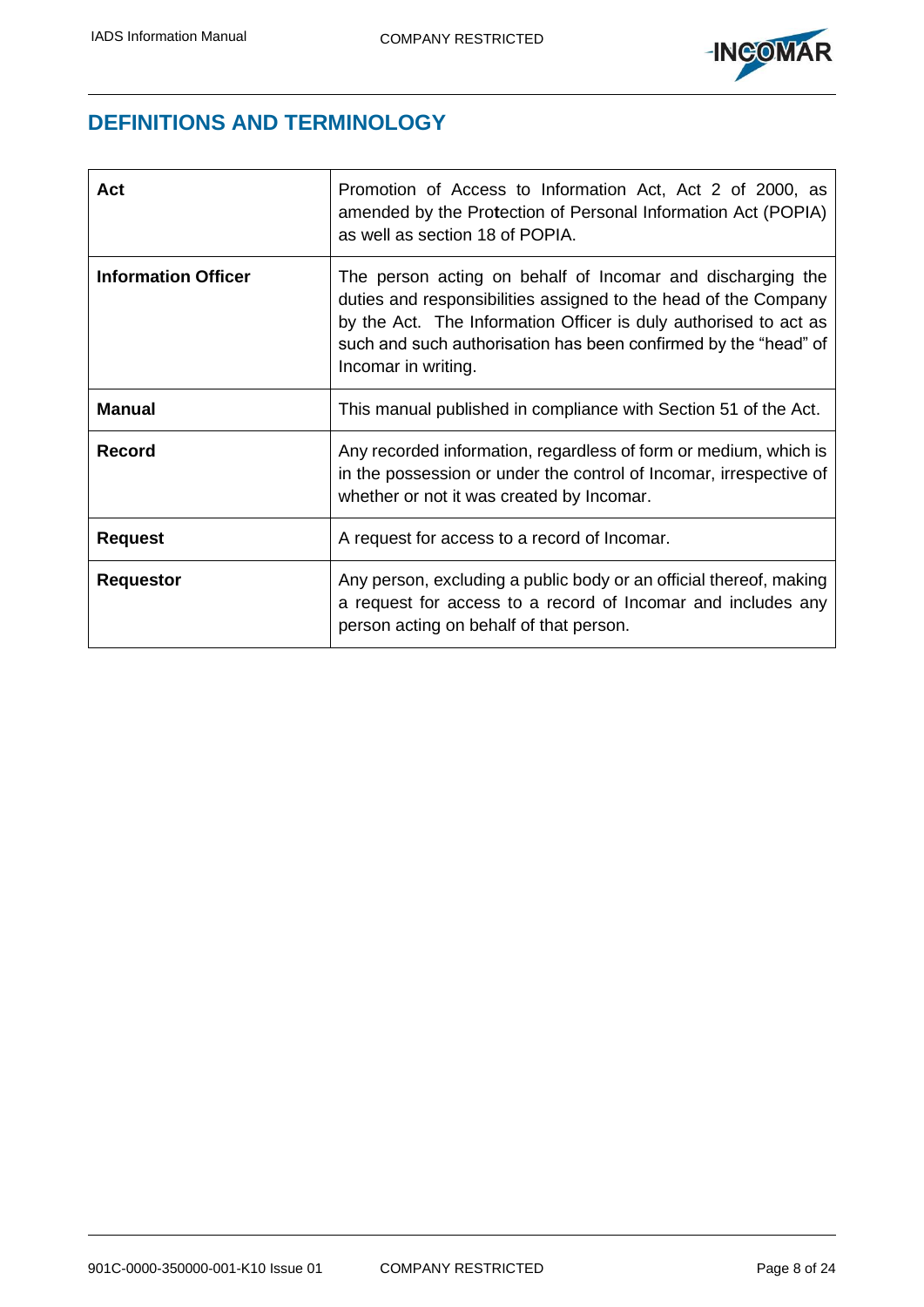

## <span id="page-8-0"></span>**1 SCOPE**

## <span id="page-8-1"></span>**1.1 Identification**

- 1.1.1 This manual aims to facilitate a request for access to information held by Incomar Aerospace and Defence Systems (IADS), if the information is required for the exercise or protection of any rights, as well as to provide for the right to privacy of all persons by:
	- disclosing the types of records held and to facilitate the requests for access to records held; and
	- creating awareness of the type and source of information being collected, the purpose of collecting and processing such information.

### <span id="page-8-2"></span>**1.2 Purpose**

- 1.2.1 This document is compiled in accordance with Section 51 of the Promotion of Access to Information Act (PAIA) [\[Ref 1\],](#page-9-2) as amended by the Protection of Personal Information Act (POPIA) [\[Ref 2\]](#page-9-3) as well as section 18 of POPIA.
- 1.2.2 PAIA gives effect to the provisions of Section 32 of the Constitution and POPIA gives effect to the provisions of, inter alia, Section 14 of the Constitution.

## <span id="page-8-3"></span>**1.3 Applicability**

1.3.1 This process applies to all interested stakeholders.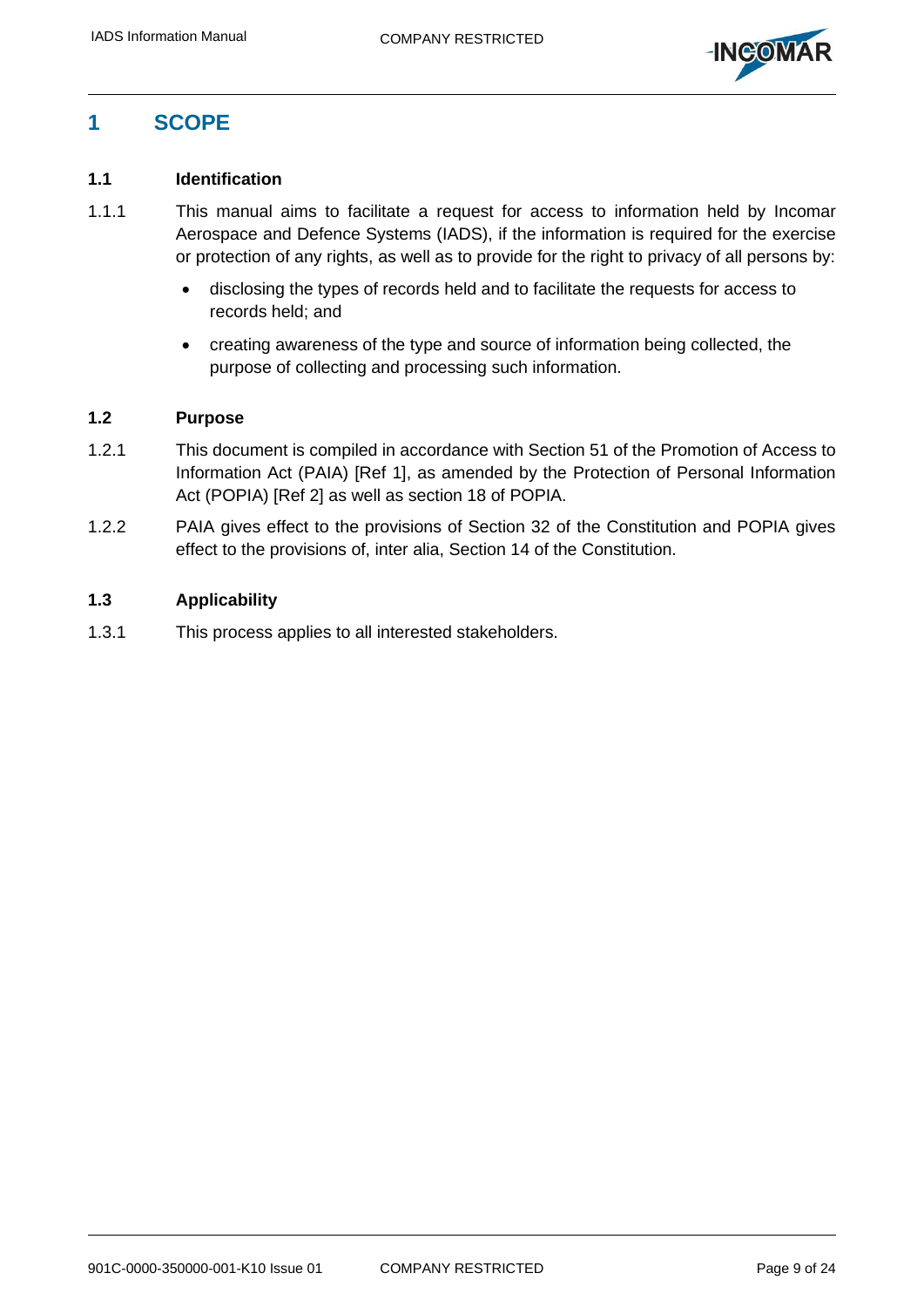

## <span id="page-9-0"></span>**2 REFERENCES**

<span id="page-9-1"></span>**2.1 Applicable Documents**

<span id="page-9-3"></span><span id="page-9-2"></span>

| 2.1.1      | <b>External Documents</b> |                                                                    |
|------------|---------------------------|--------------------------------------------------------------------|
| <b>Ref</b> | <b>Document Number</b>    | <b>Document Title</b>                                              |
| [Ref 1]    | Act 2 of 2000             | Promotion of Access to Information Act                             |
| [Ref 2]    | Act 4 of 2013             | Protection of Personal Information Act                             |
|            |                           |                                                                    |
| 2.1.2      | <b>Internal Documents</b> |                                                                    |
| <b>Ref</b> | <b>Document Number</b>    | <b>Document Title</b>                                              |
| [Ref 3]    | 901C-0000-350000-001-T20  | <b>Request for Access to IADS Records</b>                          |
| [Ref 4]    | 901C-0000-350000-002-T20  | IADS Objection to Processing of Personal Information               |
| [Ref 5]    | 901C-0000-350000-003-T20  | IADS Request for Correction or Deletion of Personal<br>Information |
| [Ref 6]    | 901C-0000-350000-004-T20  | IADS Complaint for Protection of Information                       |

## <span id="page-9-7"></span><span id="page-9-6"></span><span id="page-9-5"></span><span id="page-9-4"></span>**2.1.3 Order of Precedence**

In any event of conflict between the text and [\[Ref 1\]](#page-9-2) and [\[Ref 2\],](#page-9-3) the requirements in [\[Ref](#page-9-2)  [1\]](#page-9-2) and [\[Ref 2\]](#page-9-3) take preference. For all other conflicts between the text of this document and the references cited herein, the text of this document takes precedence, unless otherwise noted herein or in the contract. Nothing in this document, however, supersedes applicable laws and regulations unless a specific exemption has been obtained.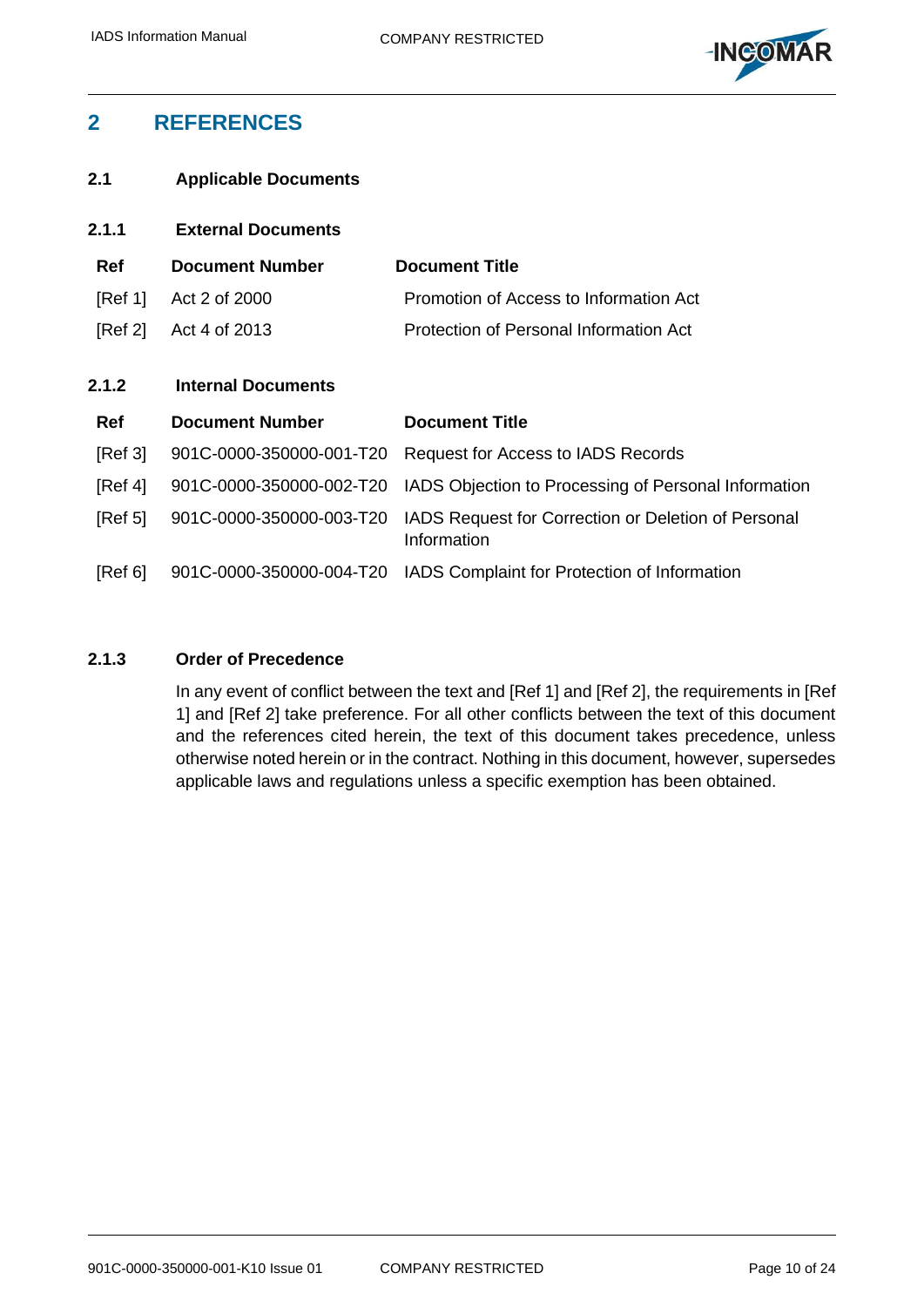

## <span id="page-10-0"></span>**3 COMPANY BACKGROUND**

#### <span id="page-10-1"></span>**3.1 Company Overview**

- 3.1.1 IADS, hereinafter referred to as Incomar, was established in South Africa in 2013, primarily involved in military aircraft, weapons and avionics integration and flight testing.
- 3.1.2 IADS is now well established in both the local and international industry, having developed a strong engineering capability with a number of specialist areas.
- 3.1.3 The core values of IADS are:
	- **Integrity**
	- Credibility
	- Efficiency
	- **Adaptability**
	- Innovation
	- Social Responsibility
- 3.1.4 IADS is a Level 2 BBBEE contributor in South Africa with various enterprise development initiatives.
- 3.1.5 Furthermore, IADS is an AS9100D certified organisation for design and development of software and hardware electronic systems and flight testing.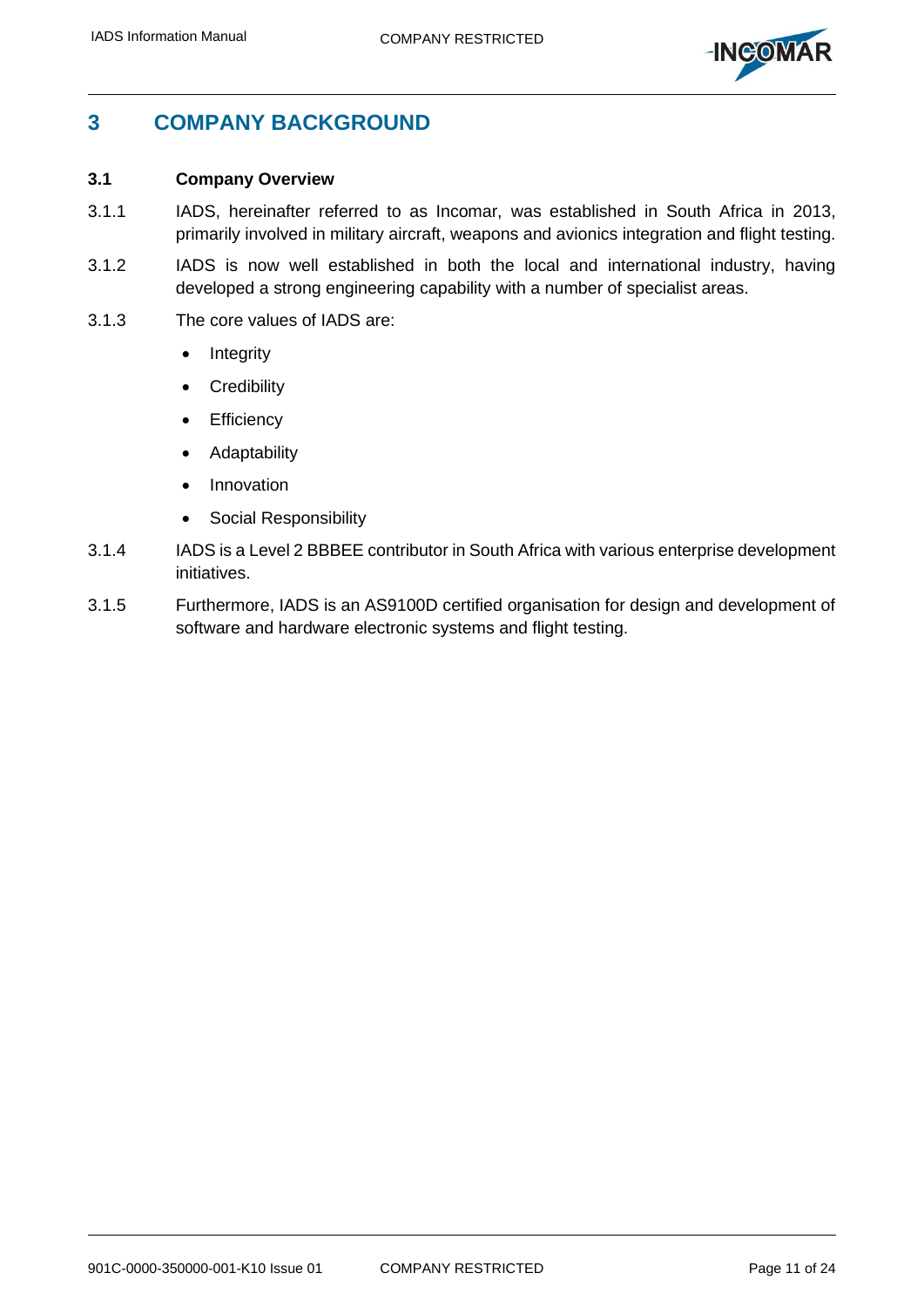

## <span id="page-11-0"></span>**4 CONTACT DETAILS**

## <span id="page-11-1"></span>**4.1 Company Details**

4.1.1 The company contact details are as follows:

| Full Name:                                     | Incomar Aerospace and Defence Systems |
|------------------------------------------------|---------------------------------------|
| <b>Physical Address:</b><br>2 Grevillea Street |                                       |
|                                                | Highveld Techno Park                  |
|                                                | Centurion                             |
|                                                | South Africa                          |
| Telephone:                                     | 012 665-4056 (Switchboard)            |
| Website:                                       | http://www.iadsystems.co.za/          |

## <span id="page-11-2"></span>**4.2 Company Contact Details**

4.2.1 The Chief Executive Officer is Mr J.W.J Joubert, and who can be contacted at:

| Telephone: | 012 665-4056 (Switchboard)        |
|------------|-----------------------------------|
| Email:     | johannes.joubert@incomargroup.com |

- 4.2.2 The Chief Executive Officer (CEO) has delegated the responsibility of Information Officer in terms of this Act to Mr E. Subben who is the Head of Corporate Governance, and who also serves as Information Officer as referred to in the Protection of Personal Information Act 4 of 2013, after registration with the Information Regulator. He can be contacted at:
	- Telephone: 012 665-4056 (Switchboard)
	- Email: [information.officer@incomargroup.com](mailto:information.officer@incomargroup.com)
- 4.2.3 The Information Officer may appoint, where it is deemed necessary, Deputy Information Officers, as allowed in terms of section 17 of the Act as well as section 56 of the Protection of Personal Information Act 4 of 2013. This is in order to render Incomar as accessible as reasonably possible for requesters of its records and to ensure fulfilment of its obligations and responsibilities as prescribed in terms of section 55 of the Protection of Personal Information Act 4 of 2013. All requests for information in terms of this Act must be addressed to the Information Officer.

## <span id="page-11-3"></span>**4.3 SA Human Rights Commission Details**

- 4.3.1 In order to assist those who are not familiar with PAIA requests, the South African Human Rights Commission (SAHRC) has compiled a guide, as contemplated in Section 10 of the Act, containing information to assist any person who wishes to exercise any right contemplated in this Act.
- 4.3.2 The contact details of the SAHRC PAIA Unit The Research and Development Department are as follows:

Physical Address: 27 Stiemans Street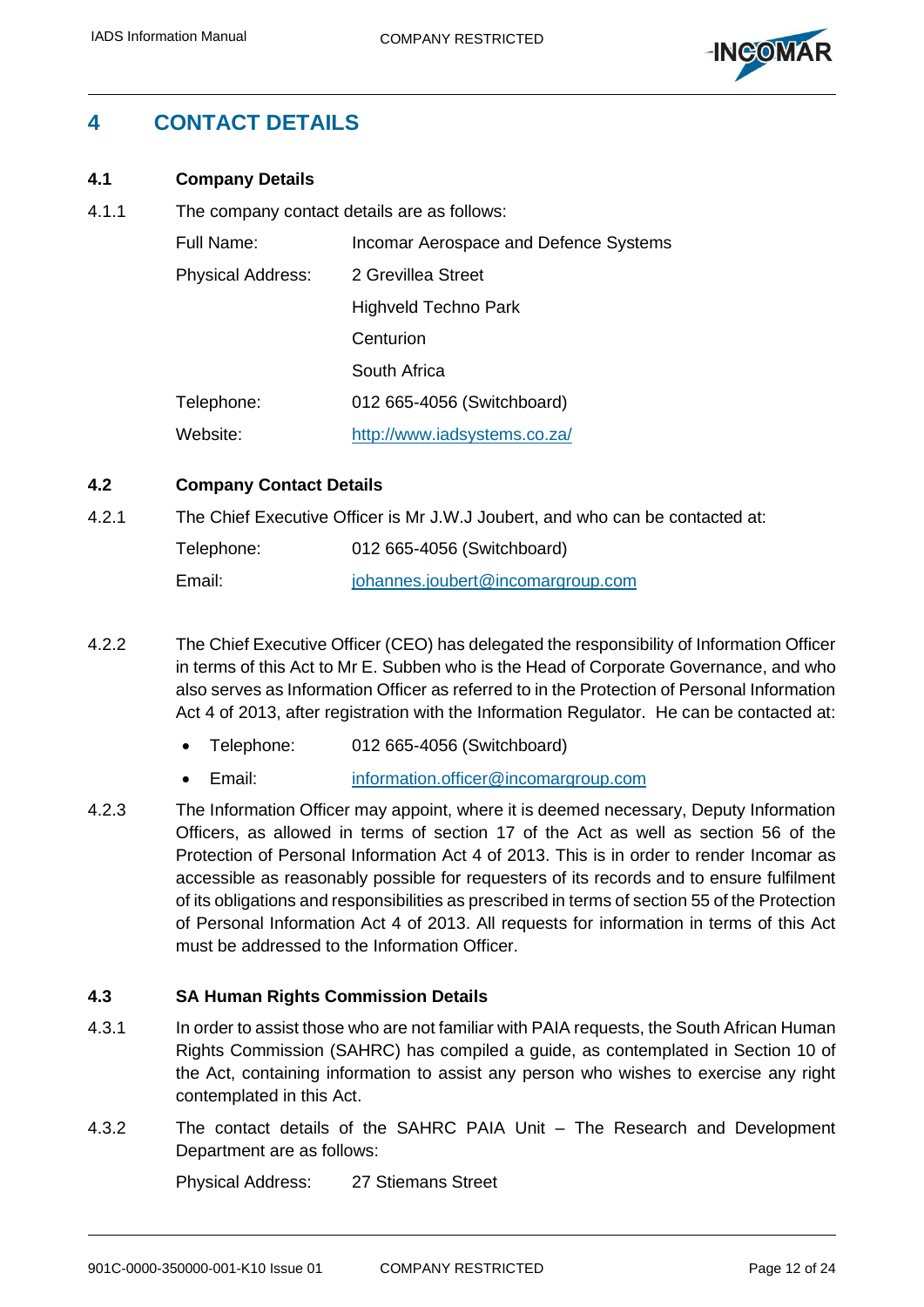

|                 | <b>Braamfontein</b>               |
|-----------------|-----------------------------------|
| Postal Address: | Private Bag X2700, Houghton, 2041 |
| Telephone:      | 011 877-3803                      |
| Fax:            | 011 403-0625                      |
| Website:        | https://www.sahrc.org.za.         |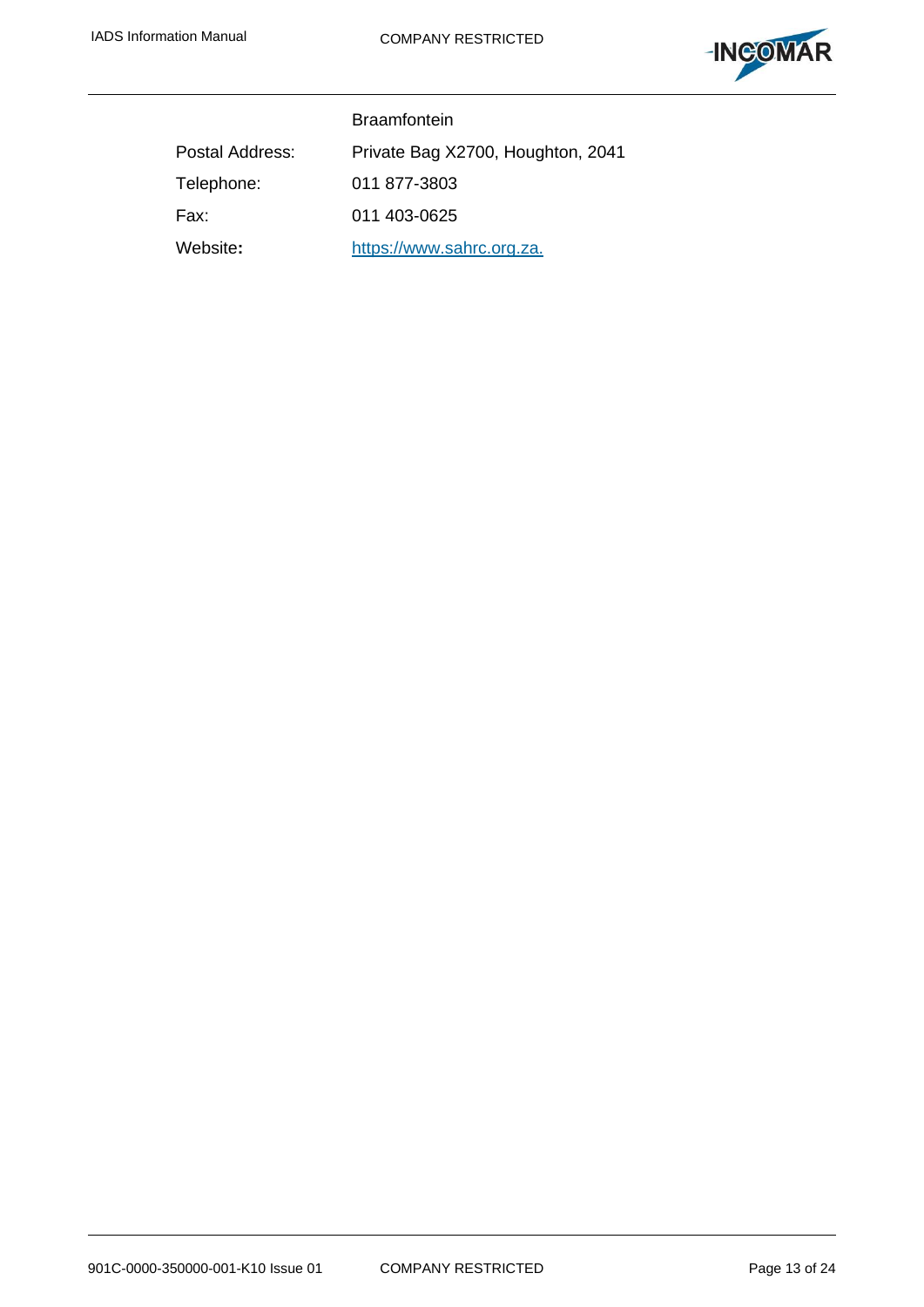

## <span id="page-13-0"></span>**5 RECORDS AVAILABLE WITHOUT A REQUEST**

## <span id="page-13-1"></span>**5.1 Latest Notice in Terms of Section 52(2)**

- 5.1.1 At this stage, no notice has been published on the categories of records that are automatically available without a person having to request access in terms of Section 52(2) of the Act.
- 5.1.2 The company website <http://www.iadsystems.co.za/> is however accessible to anyone who has access to the Internet and is voluntarily disclosed.
- 5.1.3 Other non-confidential records, such as statutory records maintained at the Company and Intellectual Property Commission (CIPC), may also be accessed without the need to submit a formal application. An appointment will still have to made with the Information Officer to view such records.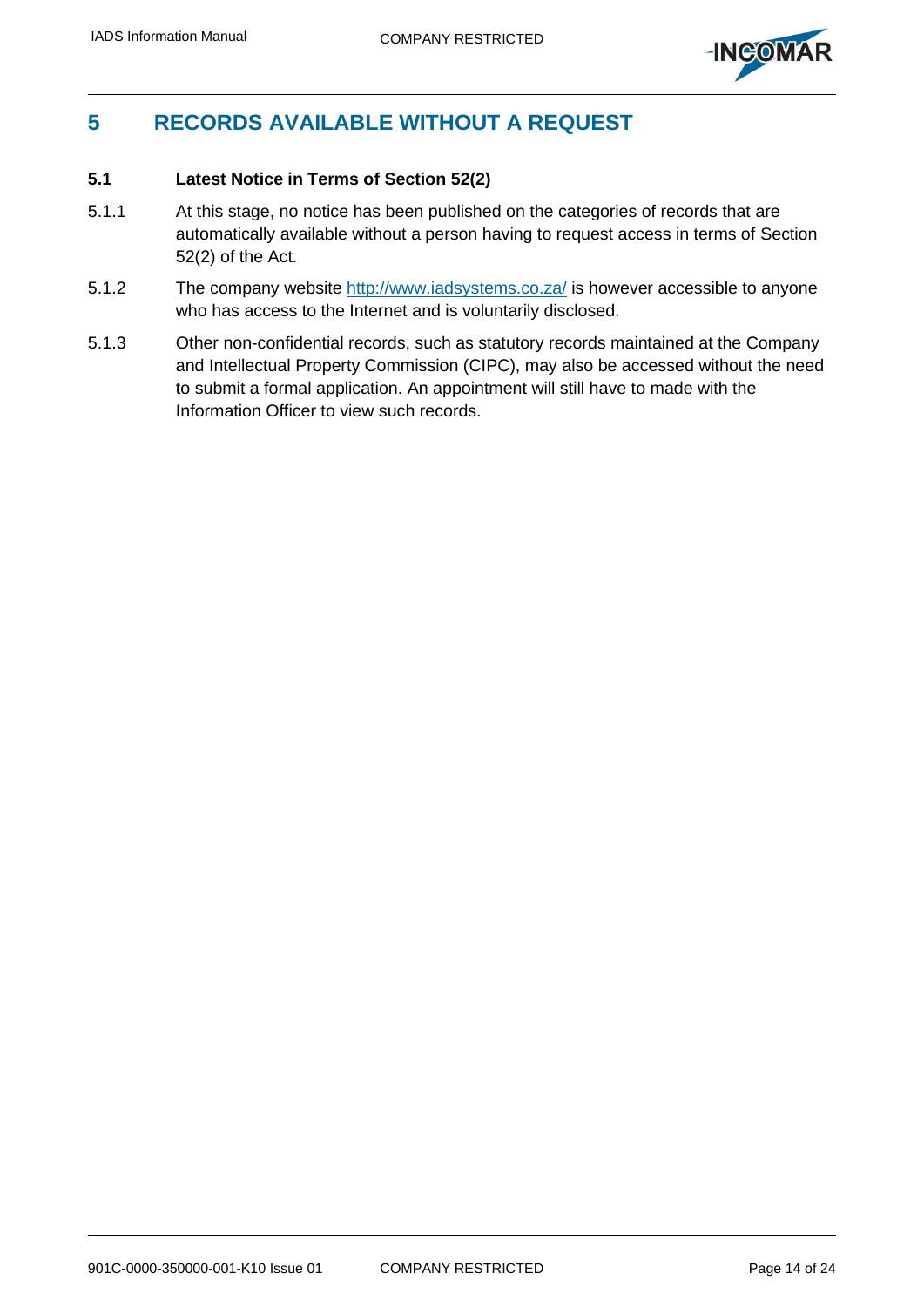

## <span id="page-14-0"></span>**6 RECORDS NOT AUTOMATICALLY AVAILABLE**

## <span id="page-14-1"></span>**6.1 Legislative Records Available**

- 6.1.1 The following records are retained in accordance with applicable legislation:
	- Basic Conditions of Employment Act 75 of 1997
	- Broad Based Black Economic Empowerment Act, 2003
	- Civil Aviation Act 13 of 2009
	- Companies Act 71 of 2008
	- Compensation of Occupational Injuries and Disease Act 130 of 1993
	- Constitution of the Republic of South Africa, 2008
	- Disaster Management Act 57 of 2002
	- Electronic Communications Act 36 of 2005
	- Electronic Communications and Transactions Act 25 of 2002
	- Employment Equity Act 55 of 1998
	- Financial Intelligence Centre Act,38 of 2001
	- Income Tax Act 58 of 1962
	- Labour Relations Act 66 of 1995
	- National Conventional Arms Control Act 41 of 2002
	- Occupational Health and Safety Act 85 of 1993
	- Promotion of Access to Information Act 2 of 2000
	- Protection of Personal Information Act 4 of 2013
	- Skills Development Levies Act 9 of 1999
	- Unemployment Contributions Act 63 of 2001
	- Unemployment Insurance Act 30 of 1996
	- Value Added Tax Act 89 of 1991

*Note: Although we have used our best endeavours to supply a list of applicable legislation, it is possible that this list may be incomplete. Whenever it comes to our attention that existing or new legislation allows a requester access on a basis other than as set out in PAIA, we shall update the list accordingly. If a requester believes that a right of access to a record exists in terms of other legislation listed above or any other legislation, the requester is required to indicate what legislative right the request is based on, to allow the Information Officer the opportunity of considering the request in light thereof.*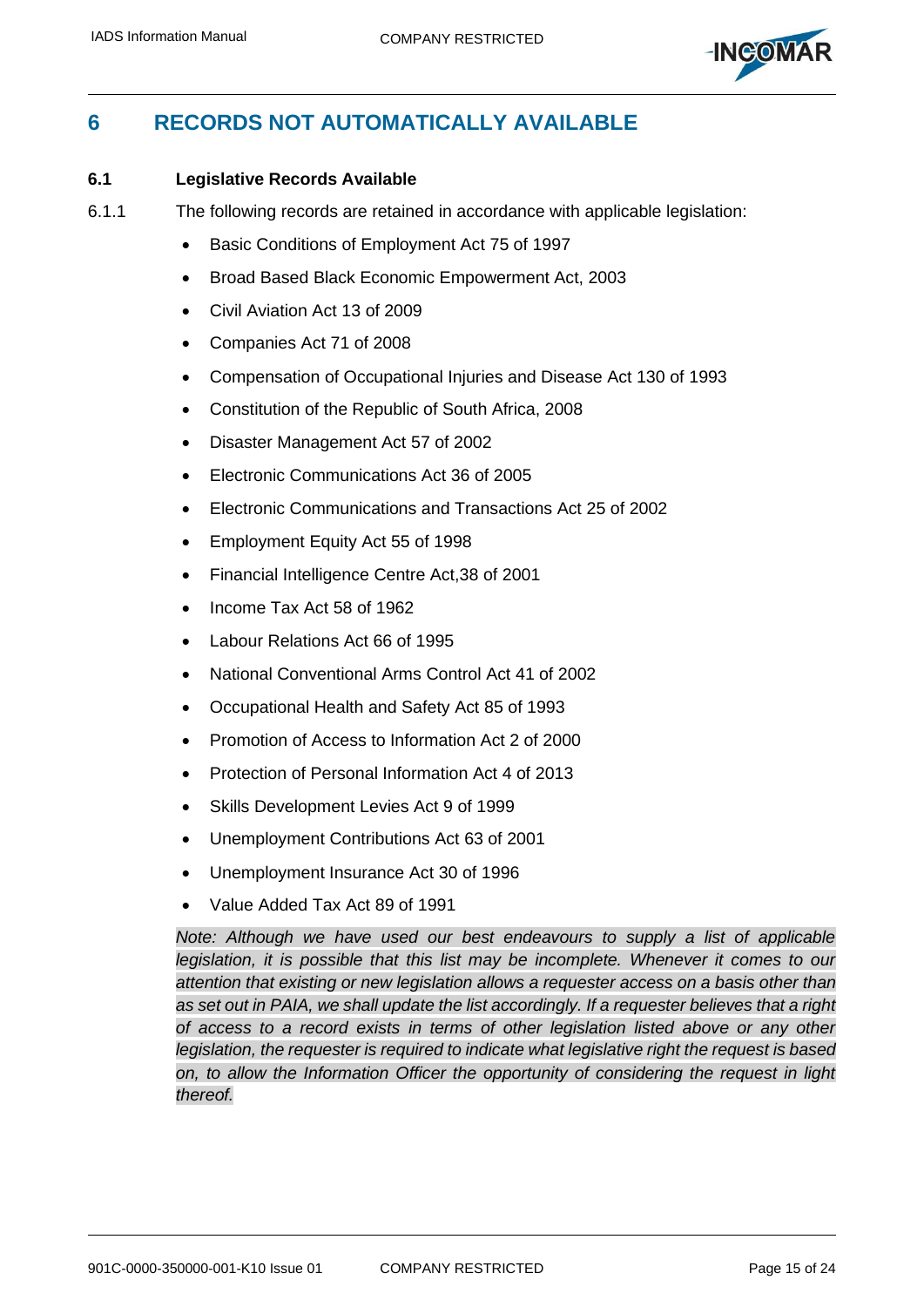

## <span id="page-15-0"></span>**6.2 Company Records Available**

| <b>Category</b>                        | <b>Records retained</b>                                                                                                                |
|----------------------------------------|----------------------------------------------------------------------------------------------------------------------------------------|
|                                        | Annual financial statements                                                                                                            |
|                                        | Statutory records & returns, including<br>incorporation documents, memorandum of<br>incorporation and share registers and certificates |
| <b>Statutory and Regulatory</b>        | Minutes of board and shareholder meetings                                                                                              |
|                                        | Contractual and legal agreements                                                                                                       |
|                                        | Aircrew licenses                                                                                                                       |
|                                        | Health and safety records                                                                                                              |
|                                        | COVID-19 records                                                                                                                       |
|                                        | Financial and Accounting policies, processes &<br>procedures                                                                           |
| Finance & Accounting Records           | <b>Financial and Accounting Records</b>                                                                                                |
|                                        | Auditors' reports                                                                                                                      |
|                                        | Tax and VAT records                                                                                                                    |
|                                        | Human Resource policies, processes &<br>procedures                                                                                     |
|                                        | Human Resource records provided by personnel                                                                                           |
| Human Resources Records                | Conditions of employment and other personnel<br>related contracts and records                                                          |
|                                        | Internal correspondence and records                                                                                                    |
|                                        | Competence and Training records                                                                                                        |
|                                        | Satisfaction or Grievance records                                                                                                      |
|                                        | IT policies, processes and procedures                                                                                                  |
| Information Technology (IT)<br>Records | Hardware and Software Registers + Licenses                                                                                             |
|                                        | <b>IT Access control records</b>                                                                                                       |
| <b>Customer Records</b>                | Customer related policies, processes and<br>procedures                                                                                 |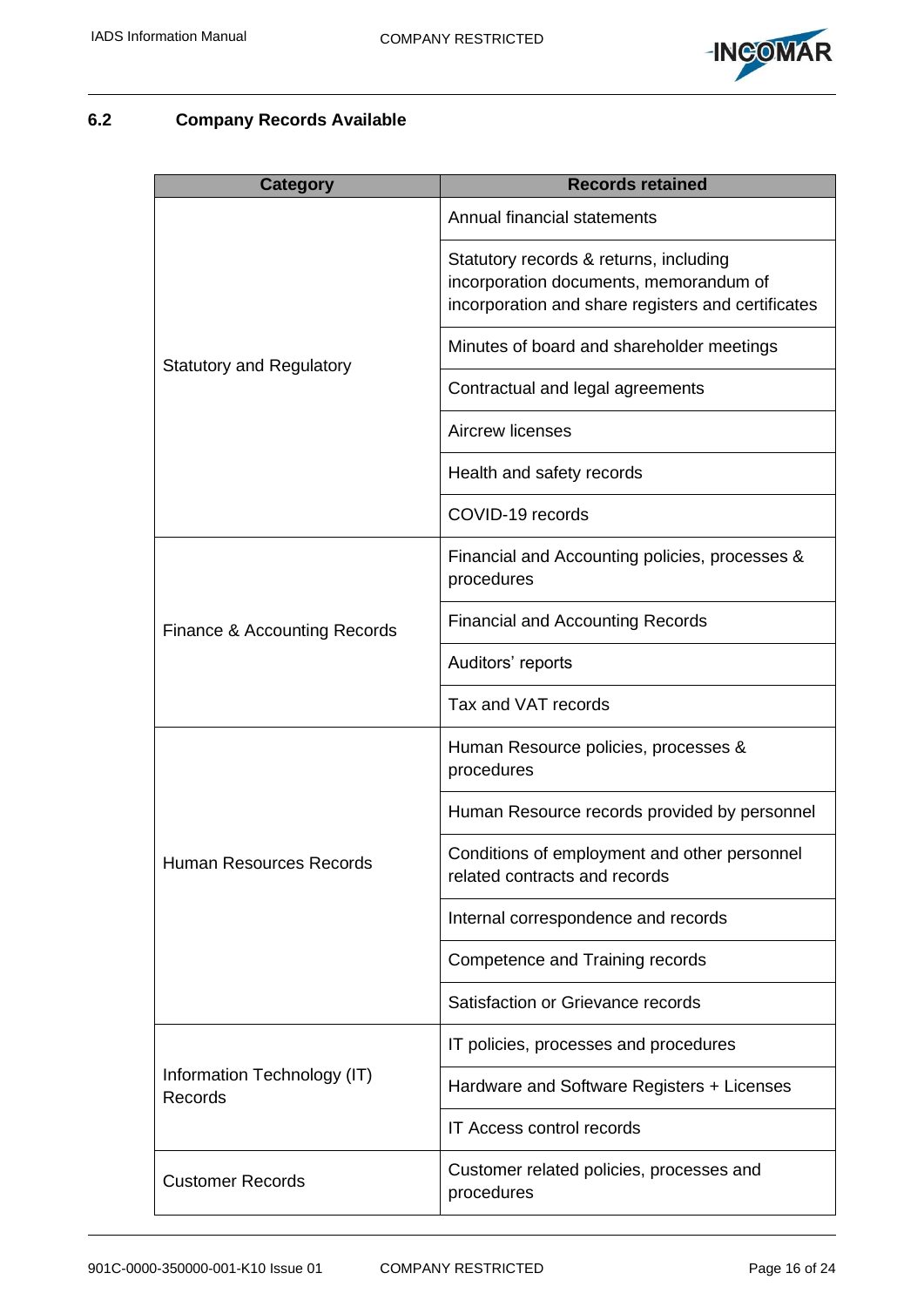

| <b>Category</b>                        | <b>Records retained</b>                                                                     |
|----------------------------------------|---------------------------------------------------------------------------------------------|
|                                        | Customer order records, eg. purchase orders,<br>requirements / requests, deliverables, etc. |
|                                        | <b>Customer financial records</b>                                                           |
|                                        | Business agreements and contracting conditions                                              |
|                                        | <b>Customer Satisfaction Survey records</b>                                                 |
| <b>Procurement Records</b>             | Supplier related policies, processes and<br>procedures                                      |
|                                        | Supplier registration and approval records                                                  |
|                                        | Supplier order records, eg. requests, quotes,<br>purchase orders                            |
|                                        | Business agreements and contracting conditions                                              |
|                                        | Goods receiving and inspection records                                                      |
|                                        | Supplier financial records                                                                  |
| <b>Business and Quality Management</b> | Company policies, processes, procedures,<br>templates, etc.                                 |
|                                        | General company records, eg. minutes of<br>meetings, registers, forms, etc.                 |
|                                        | Statutory and Regulatory compliance records                                                 |
|                                        | Quality Management System records                                                           |
|                                        | <b>Company Asset Registers</b>                                                              |
|                                        | <b>Insurance Policies and Claims Records</b>                                                |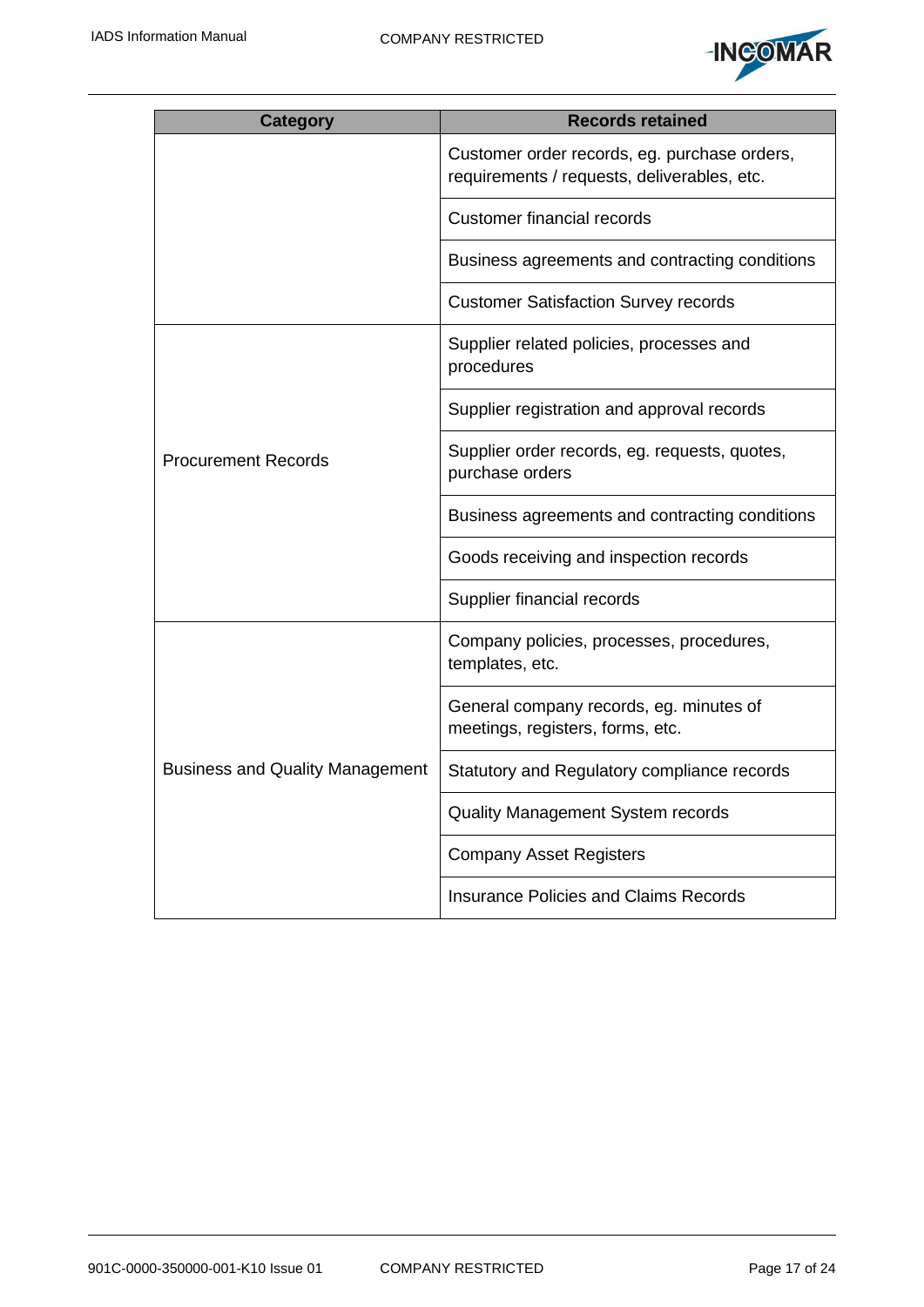

## <span id="page-17-0"></span>**7 ACCESS PROCEDURE**

### <span id="page-17-1"></span>**7.1 Request a Record**

- 7.1.1 Requests for access to records must be made to the Information Officer in the prescribed form [\[Ref 3\]](#page-9-4) at the address, fax number or electronic mail address referred to in [4.1](#page-11-1) above. Failure to make use of the prescribed form could result in your request being refused or delayed.
- 7.1.2 A request for access to a record must be accompanied by payment of an initial nonrefundable request fee of R50.00. This fee is not applicable to personal requests, i.e., individual seeking access to records pertaining him/herself.
- 7.1.3 The requestor must provide sufficient detail on the request form to enable the Information Officer to clearly identify the record as well as the requestor's identity, which is to be accompanied by positive proof of identification.
- 7.1.4 The requestor must indicate which form of access is required and if he/she wishes to be informed on the decision on the request in any other manner, to state the necessary particulars to be so informed.
- 7.1.5 Access is not automatic and the requestor must therefore identify the right he/she is seeking to exercise or protect and provide an explanation as to why the requested record is required for the exercise or protection of that right.
- 7.1.6 If a request is made on behalf of a person, the requestor must then submit proof, to the satisfaction of the Information Officer, of his/her authority to make the request. Failure to do so will result in the request being rejected.

### <span id="page-17-2"></span>**7.2 Request Decision**

- 7.2.1 The requestor will be notified, within 30 days, in the manner indicated by him/her of the outcome of his/her request, alternatively whether an extension not exceeding 30 days is required to deal with the request.
- 7.2.2 If the request for access is granted a further access fee must be paid for the reproduction as well as the search and preparation of the records and for any time that has exceeded the prescribed hours to search and prepare the record for disclosure. Access will be withheld until the requestor has made payment of the applicable fee(s). The fees payable in respect of access to Records are attached as Appendix A.
- 7.2.3 In the event that the request for access is refused, reasons for the refusal will be provided and the requestor will be advised that he/she may lodge an application with a court against the refusal of the request, as well as the procedure for lodging the application.
- 7.2.4 The main grounds for refusing a request for information relates to:
	- mandatory protection of the privacy of a third party, as included in the Protection of Personal Information Act 4 of 2013, which would involve the unreasonable disclosure of personal information;
	- mandatory protection of personal information and for disclosure of any personal information to, in addition to any other legislative, regulatory or contractual agreements, comply with the provisions of the Protection of Personal Information Act 4 of 2013;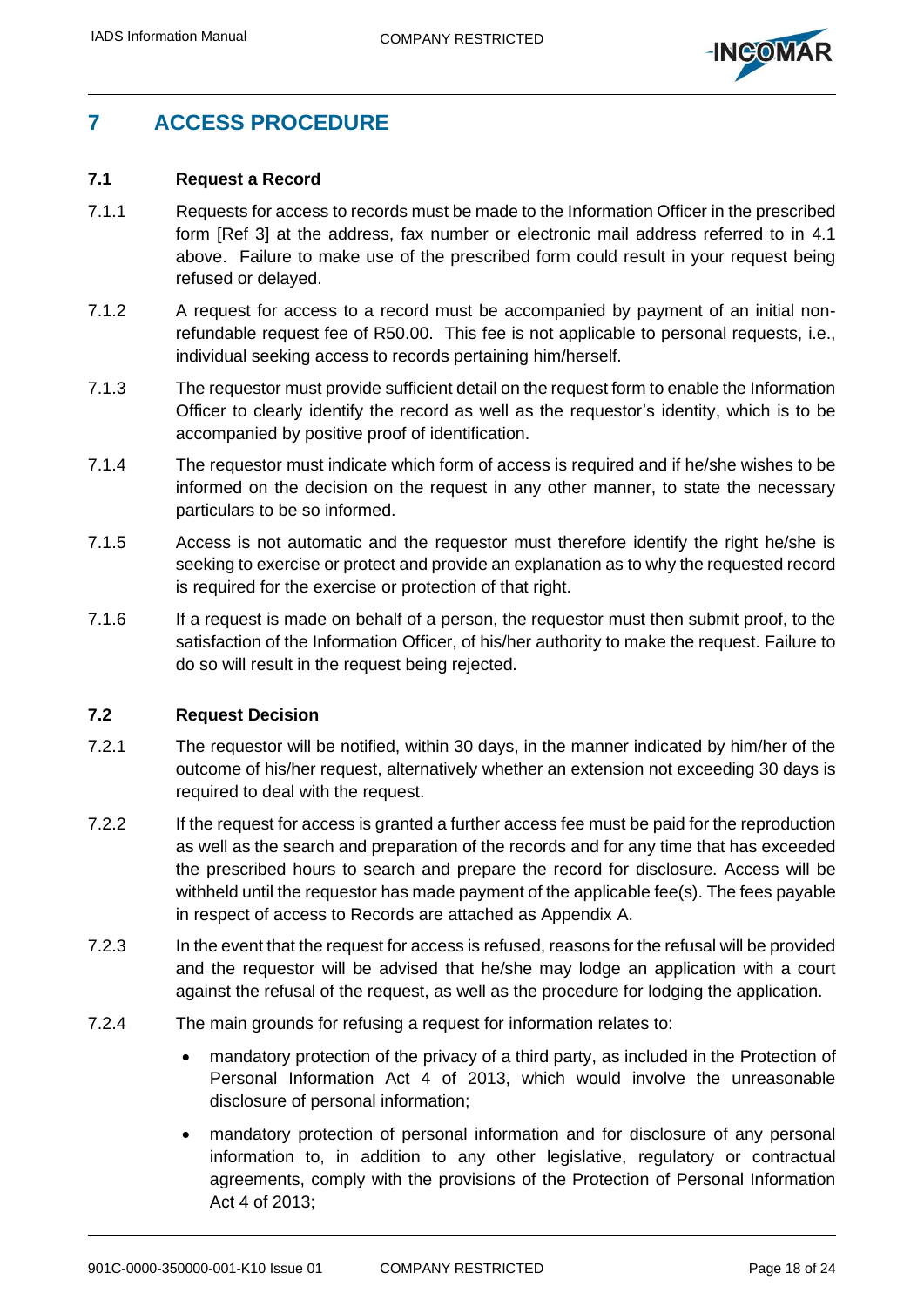

- mandatory protection of the commercial information of Incomar or third parties;
- mandatory protection of confidential information of Incomar or third parties if it is protected in terms of any agreement;
- mandatory protection of the safety of individuals and the protection of property;
- mandatory protection of records which would be regarded as privileged in legal proceedings.

### <span id="page-18-0"></span>**7.3 Request Remedies**

- 7.3.1 Incomar does not have an internal appeal procedure. The decision made by the Information Officer is final, subject to agreement with the CEO. Requesters will have to exercise such external remedies at their disposal if the request for information is refused, and the requestor is not satisfied with the answer supplied by the Information Officer.
- 7.3.2 A requestor that is dissatisfied with the Information Officer's refusal to disclose information, may within 30 (thirty) days of notification of the decision, apply to a Court for relief.
- 7.3.3 A third party dissatisfied with the Information Officer's decision to grant a request for information, may within 30 (thirty) days of notification of the decision, apply to a Court for relief.
- 7.3.4 For purposes of the Act, the Courts that have jurisdiction over these applications are the Constitutional Court, the High Court or another court of similar status and a Magistrate's Court designated by the Minister of Justice and Constitutional Development and which is presided over by a designated Magistrate.

### <span id="page-18-1"></span>**7.4 Availability and Updating of the Manual**

- 7.4.1 This manual is made available and will be updated at such intervals, as may be deemed necessary.
- 7.4.2 This Manual is available on the company website, [http://www.iadsystems.co.za,](http://www.iadsystems.co.za/) alternatively at 2 Grevillea Street, Highveld Techno Park, Centurion, South Africa, during office hours.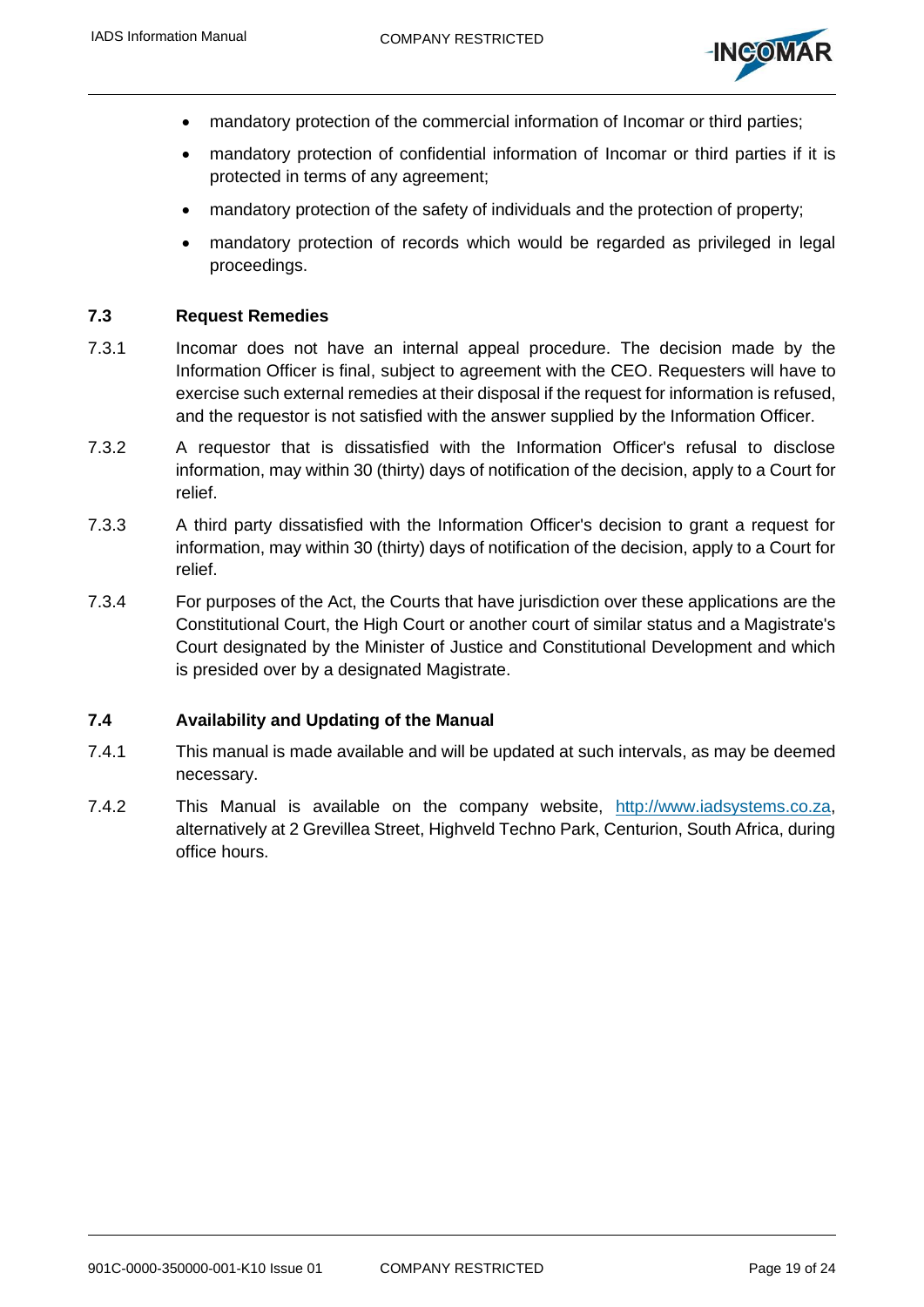

## <span id="page-19-0"></span>**8 PROTECTION OF PERSONAL INFORMATION**

## <span id="page-19-1"></span>**8.1 Introduction to POPIA**

- 8.1.1 PAIA requires Incomar to provide you with certain information related to the Protection of Personal Information Act 4 of 2013. This information relates to how Personal Information that we process is, amongst others, used, disclosed and destroyed. We are also required to provide you with information on your rights in relation to Personal Information that is collected, processed and stored.
- 8.1.2 Incomar is committed to its data privacy obligations and we will be receptive to any queries or requests made by you in relation to your personal information.

### <span id="page-19-2"></span>**8.2 Personal Information Processing**

8.2.1 The identified categories of data subjects and categories of personal information that Incomar processes is shown below:

| <b>Date Subject Category</b>         | <b>Category of Personal Information</b>          |
|--------------------------------------|--------------------------------------------------|
| Client – Juristic Persons / Entities | Names of contact persons; Name of Legal Entity;  |
|                                      | Physical and Postal address and contact details; |
|                                      | Registration Number; Tax related information;    |
|                                      | authorised signatories, Customer Satisfaction    |
|                                      | <b>Surveys</b>                                   |
| <b>Employees</b>                     | Nationality; Gender; Race; Pregnancy; Marital    |
|                                      | Status; Colour; Age; Language; Education         |
|                                      | Information; Banking Information; Employment     |
|                                      | History; ID number; Passport number; Physical    |
|                                      | and Postal address; Contact details; Medical     |
|                                      | Information; Employee Contracts and Salary       |
|                                      | Records; Competence and Training records;        |
|                                      | <b>Employee Satisfaction Surveys</b>             |
|                                      | Names of contact persons; Name of Legal Entity;  |
|                                      | Physical and Postal address and contact details; |
| Contractors / Suppliers / Vendors    | Banking information; Registration Number;        |
|                                      | Founding documents; Tax related information;     |
|                                      | authorised signatories, beneficiaries, ultimate  |
|                                      | beneficial owners                                |
| Visitors to Incomar                  | Names of contact persons; ID number; Contact     |
|                                      | details; Medical Information                     |
| <b>Potential Employees</b>           | Nationality; Gender; Race; Marital Status; Age;  |
|                                      | Language; Education Information; Employment      |
|                                      | History; ID number, Passport number; Physical    |
|                                      | and Postal address; Contact details              |

### <span id="page-19-3"></span>**8.3 Why we process personal information**

• POPIA provides the minimum conditions regarding lawful processing of personal information and in a reasonable manner that does infringe on a person's privacy. The type of personal information that Incomar processes will depend on the purpose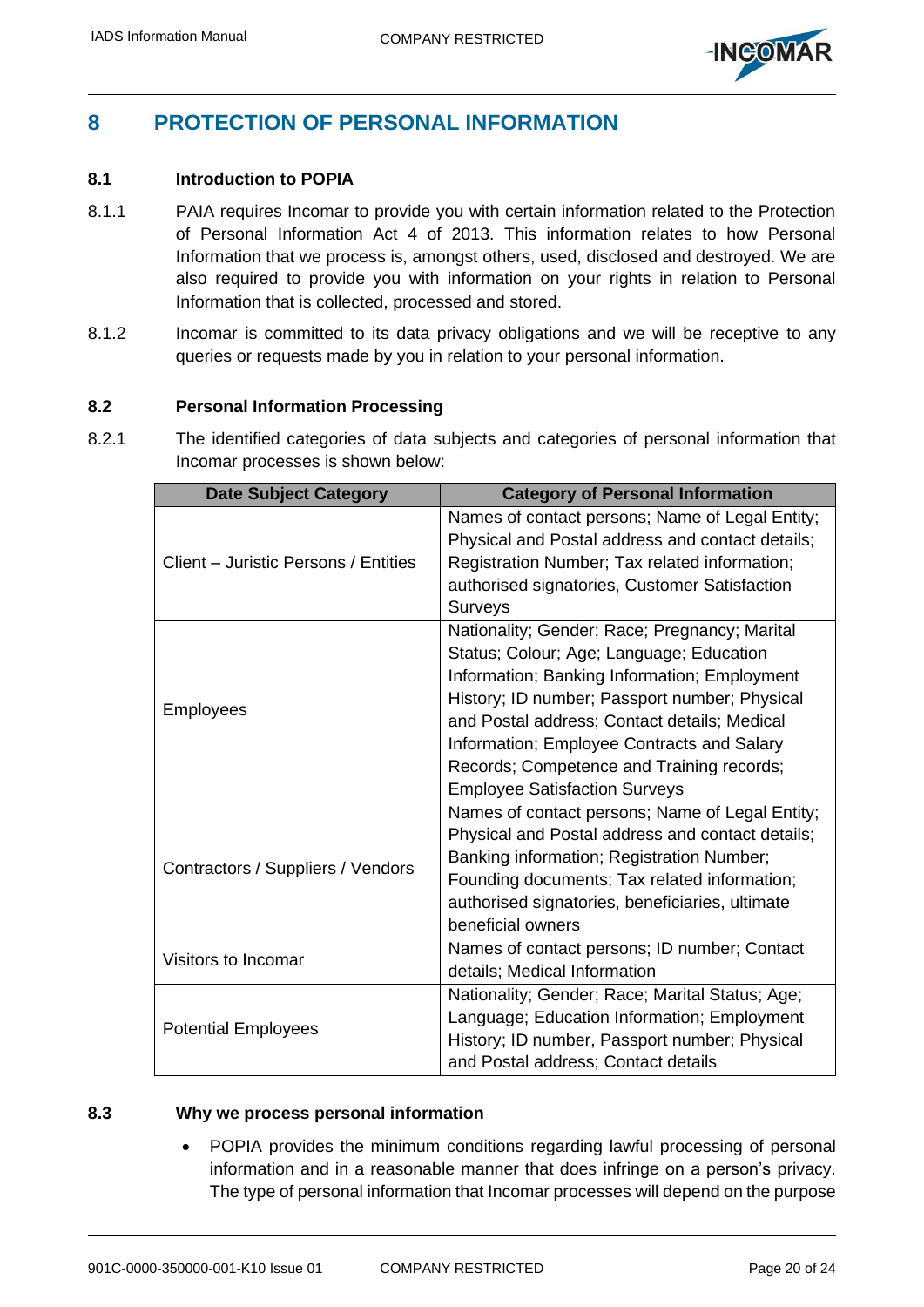

for which it is collected, but is generally in **direct** support of business and organisational functions, including but not limited to:

- Recruitment and Human Resource management of employees;
- Performing duties in terms of any agreement with clients;
- Make or assist in making decisions about clients or suppliers;
- Communicate with clients or potential clients about Incomar's products and/or services;
- Administration or operational support to clients;
- Complying with regulatory and other obligations imposed on Incomar;
- Any other reasonably required purpose related to Incomar's business.

8.3.1 Incomar will ensure that all personal information:

- is processed lawfully, fairly and transparently;
- is processed only for the purposes for which it was collected;
- will not be processed for secondary purposes unless that processing is compatible with the original purpose;
- is adequate, relevant and not excessive for the purpose for which it was collected;
- is accurate and kept up to date;
- will not be kept for longer than necessary;
- is processed in accordance with integrity and confidentiality, including physical and organisational measures to ensure an appropriate level of security when stored, used and communicated; and
- is processed in accordance with the rights of the information owner, where applicable, and ensure owners:
	- $\circ$  are notified that their information is collected or when a breach of data occurs;
	- o know whether Incomar holds personal information and how to access that information;
	- $\circ$  know how to request the correction of deletion of inaccurate, irrelevant, excessive, out of date, incomplete, misleading or unlawfully obtained personal information;
	- o object to Incomar's use or request the deletion of personal information; and
	- o complain to the Information Regulator regarding alleged infringement of any of the rights and/or to institute civil proceedings regarding alleged noncompliance with the protection of personal information.

### <span id="page-20-0"></span>**8.4 Where we transfer personal information**

- 8.4.1 Incomar may supply personal information to these potential recipients:
	- Clients Juristic Persons / Entities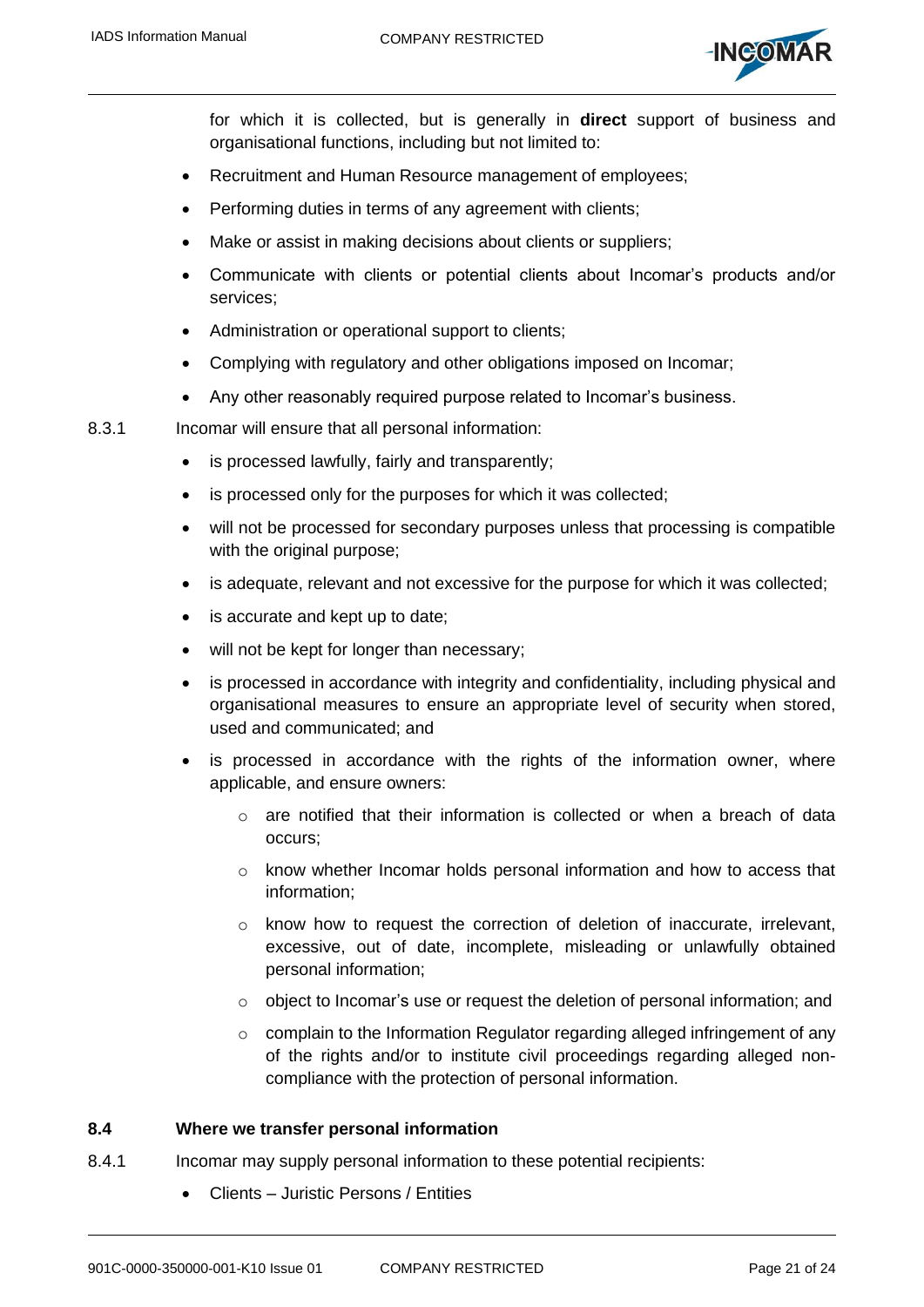

- Management / Employees
- Contractors / Suppliers / Vendors
- Regulatory and government authorities, where Incomar has a duty to share such information
- 8.4.2 Incomar has agreements in place to ensure that other parties comply with our confidentiality and privacy requirements. Personal information may also be disclosed where Incomar has a legal duty to do so.
- 8.4.3 If Incomar does transfer personal information to third parties outside of South Africa, Incomar will ensure that the recipient of the information is subject to a law, binding corporate rules or binding agreement which provide an adequate level of protection.

### <span id="page-21-0"></span>**8.5 Securing personal information**

- 8.5.1 Incomar employs appropriate, reasonable technical and organisational measures to prevent loss of, damage to or unauthorised destruction of personal information and unlawful access to or processing of personal information. This is achieved through, including but not limited:
	- Access control to Incomar premises and restricted areas, including the server room
	- Key control and registers for restricted areas, safes, strongrooms, walk-in safes, etc.
	- User Access Control on server folders/files and Configuration Management System to prevent unauthorized persons from gaining access to personal information, all documents are distributed on a strict need-to know basis only
	- Password protection, local encryption and auto-locking of all Incomar laptops
	- Use of Virtual Private Networks, firewalls, virus protection, encryption for secure storage and retrieval of personal information
	- On-site and off-site backups of all server information
	- Shredding of discarded and obsolete documentation
	- Secure deletion of electronic information, where required

### <span id="page-21-1"></span>**8.6 Personal Rights and Access Requests**

- 8.6.1 In terms of POPIA, information owners have a right to access personal information that we hold. Incomar will therefore have the responsibility to provide you with information on whether we hold any of your personal information or not.
- 8.6.2 If Incomar does hold any personal information, the owner has the right to the record or a description of the personal information including information about the identity of all third parties, who have, or have had, access to the information, refer Section [7](#page-17-0) for more details.
- 8.6.3 All owners are entitled to request rectification, deletion, blocking or completion of your personal information which is shown to be inaccurate or incomplete and, in certain circumstances, to object to the processing of your personal information.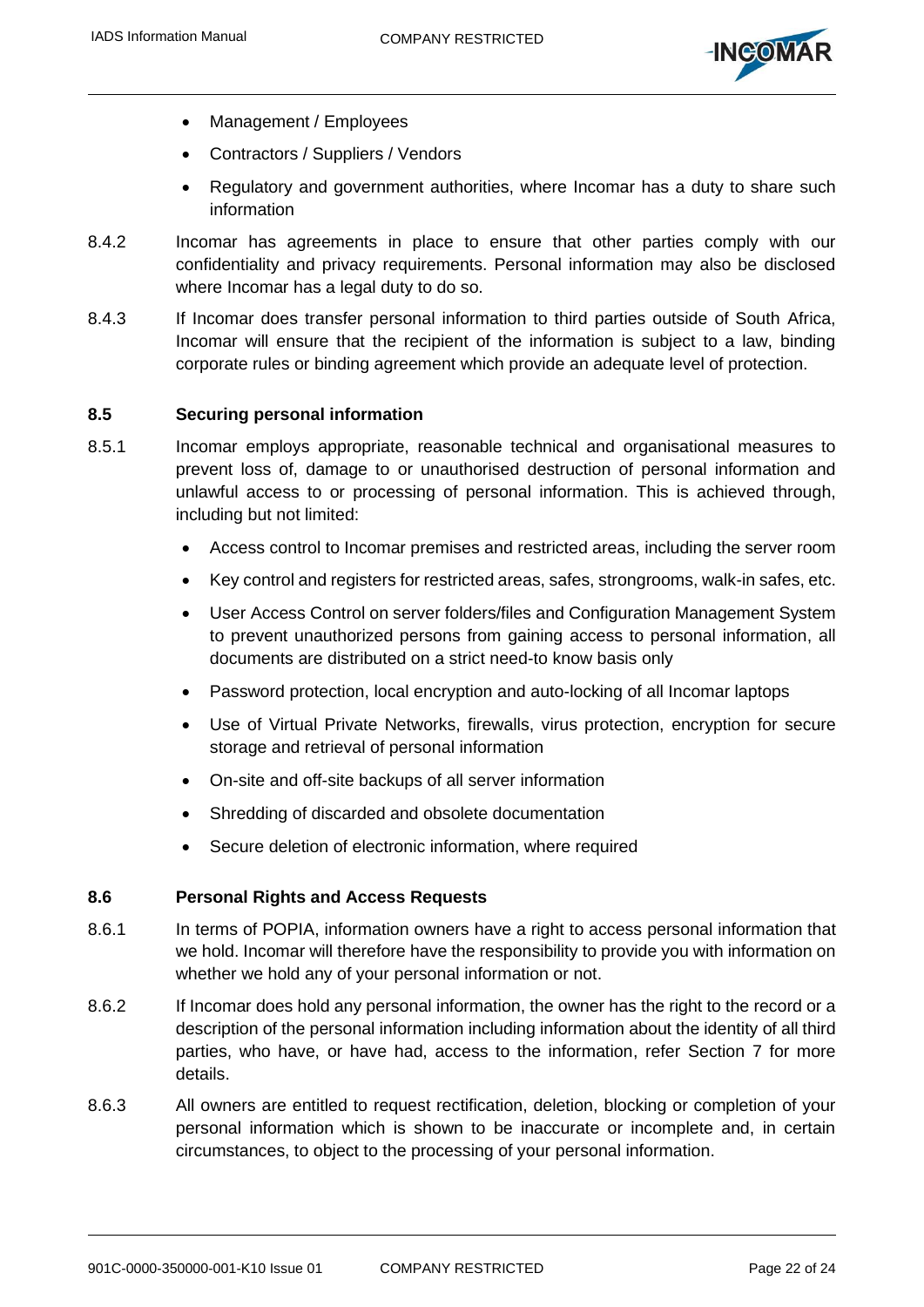

## <span id="page-22-0"></span>**8.7 Data Subject Objection**

- 8.7.1 Anyone has the right to object at any time to Incomar processing their personal information, if Incomar is processing it on the basis that it protects your legitimate interest, it is necessary for the proper performance of a public law duty, or processing it is necessary for pursuing our legitimate interests or of a third party to whom we supply the information to.
- 8.7.2 Anyone also has the right to object if Incomar processes your personal information for purposes of direct marketing.
- 8.7.3 All objections must be submitted o[n \[Ref 4\].](#page-9-5) If anyone has any queries on submitting [\[Ref](#page-9-5)  [4\],](#page-9-5) Incomar will provide reasonable assistance free of charge.

### <span id="page-22-1"></span>**8.8 Data Subject Update**

- 8.8.1 Anyone may make a request to Incomar to correct or delete personal information in Incomar's possession that is inaccurate, irrelevant, excessive, out of date, incomplete, misleading or obtained unlawfully; or destroy or delete a record of personal information about you that Incomar is no longer authorised to retain. This is done using [\[Ref 5\].](#page-9-6)
- 8.8.2 Once Incomar receives a request Incomar will as soon as reasonably possible correct or destroy or delete the information or provide the requestor, to your satisfaction, with credible evidence in support of the information.
- 8.8.3 In the case where Incomar cannot reach an agreement in terms of correcting the personal information, the requestor may request that Incomar attach a note indicating that the requestor has asked for the correction of personal information, but it has not been made.

### <span id="page-22-2"></span>**8.9 Lodging Complaints**

8.9.1 If anyone is unhappy with the way that Incomar processes personal information and if anyone believes that Incomar is interfering with the protection of your personal information, such persons may lodge a complaint using [\[Ref 6\].](#page-9-7)

### <span id="page-22-3"></span>**8.10 Record Retention**

8.10.1 Any information retained for historical purposes for periods longer than required by legislation will be stored responsibly with appropriate safeguards against the records being used for any other purpose.

#### <span id="page-22-4"></span>**8.11 Incident Management**

8.11.1 All incidents related to breach of personal information shall be appropriately addressed and suitably documented.